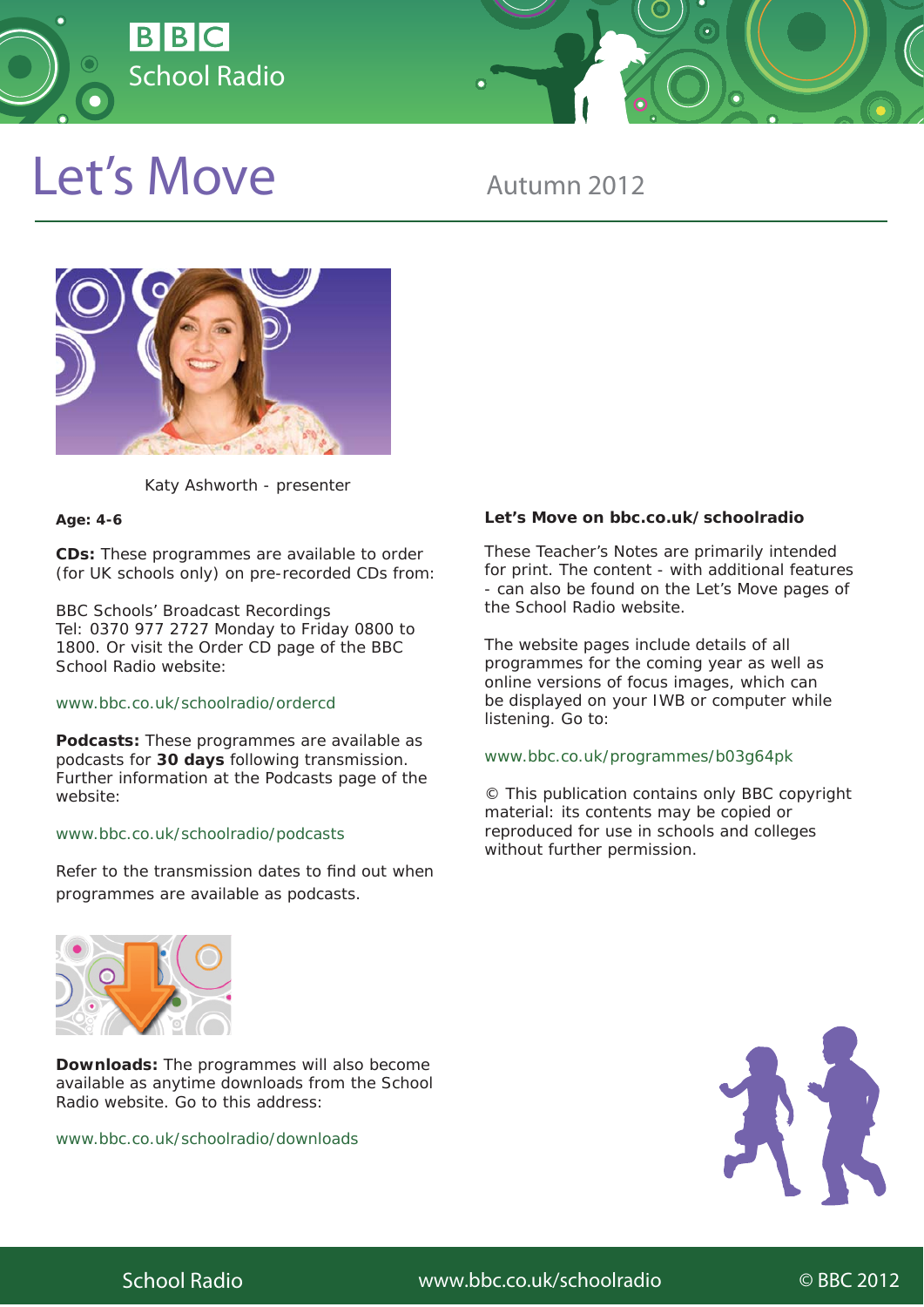

 These programmes are available as podcasts (for 30 days) and as 'listen again' (for 7 days) following transmission. Refer to the dates below.

| <b>Introduction</b>                                                                                           | 1              |
|---------------------------------------------------------------------------------------------------------------|----------------|
| Unit 1: Here come the clowns!<br>1 Juggling, stilts and tightropes<br>Download / AOD begins - 26.09.2012      | 4              |
| 2 Clowning Around<br>Download / AOD begins - 03.10.2012                                                       | $\overline{7}$ |
| Unit 2: A magic carpet ride<br>3 Magic carpet ride to a Tropical Island<br>Download / AOD begins - 10.10.2012 | 10             |
| 4 Magic carpet ride to the North Pole<br>Download / AOD begins - 17.10.2012                                   | 14             |
| <b>Unit 3: Autumn</b><br>5 Autumn harvest<br>Download / AOD begins - 24.10.2012                               | 17             |
| 6 Autumn weather<br>Download / AOD begins - 07.11.2012                                                        | 20             |
| 7 Autumn fireworks<br>Download / AOD begins - 14.11.2012                                                      | 22             |
| 8 Autumn animals<br>Download / AOD begins - 21.11.2012                                                        | 24             |
| Unit 4: The journey of the Magi<br>9 In search of Baby Jesus<br>Download / AOD begins - 28.11.2012            | 26             |
| 10 Gifts for a King<br>Download / AOD begins - 05.12.2012                                                     | 29             |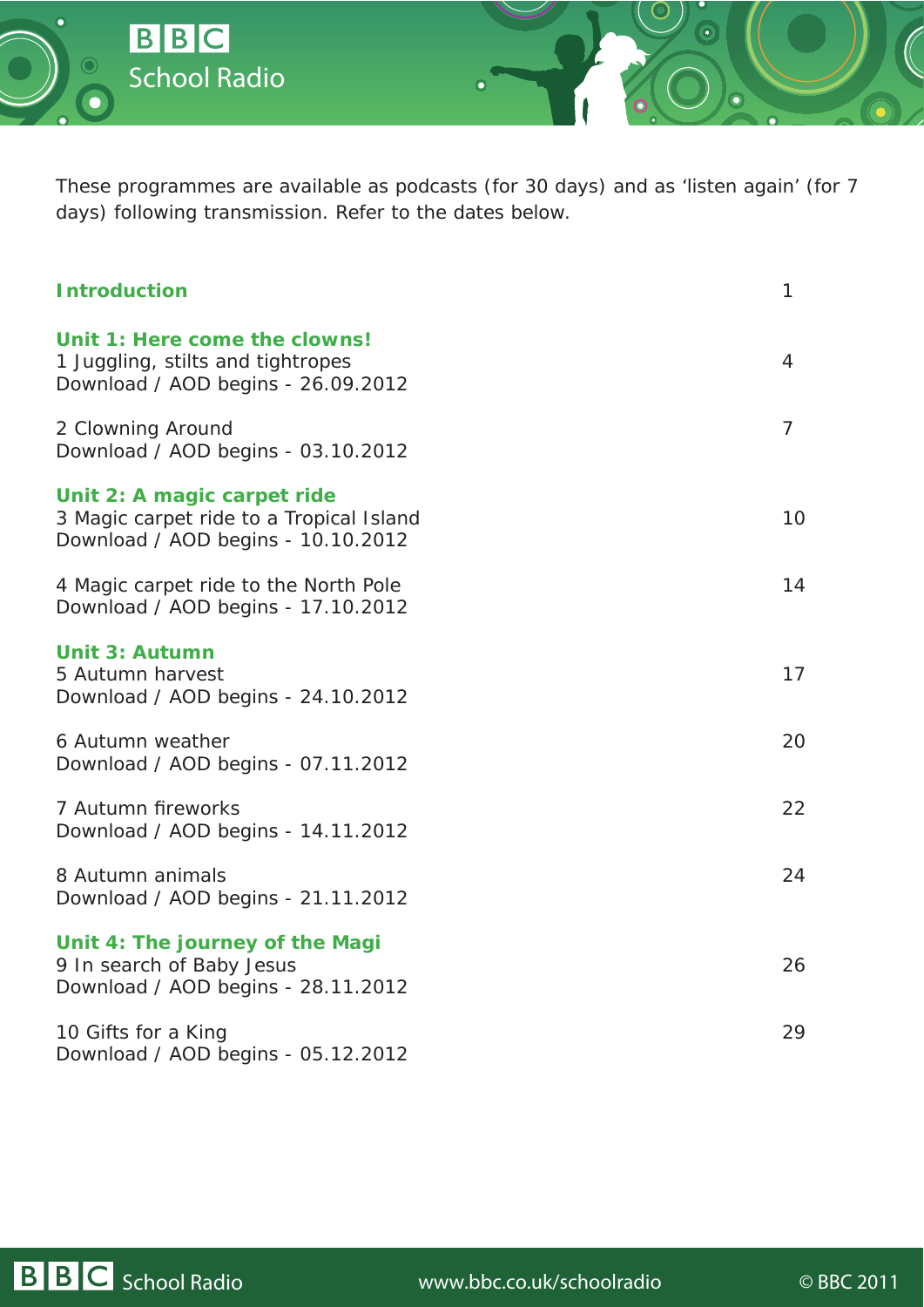



#### **Using Let's Move:**

*Let's Move* needs plenty of space. The hall or a cleared and swept classroom or similar large space is ideal.

Use the best equipment that the school has to offer for playback. Check that the loudspeaker is facing the children to ensure the best possible listening environment.

Make sure the children dance in gym shoes or bare feet. Bare feet give a good sense of contact with the floor, if your floor is safe. The children should be in PE kit to allow easy movement and to ensure that they do not become too hot.

Encourage the children to listen carefully right from the start – not just to the presenter but also to the music.

#### **Teaching points:**

Some tips to help you get the best out of these programmes…

- Always encourage careful listening
- Reinforce the importance of safety – e.g. awareness of others to avoid collisions, spacing, sensible landings (with the whole foot, flexing as it comes down and knees bending).
- Help the children to observe each other's movement in a positive light and to learn from their observations.

Give the children a sense of your own enthusiasm.

#### **Using these programmes from CD:**

These programmes are available to UK schools on pre-recorded CDs (at cost price). It's simple to mediate the use of the programmes by pausing the CD as directed during the programmes and when you wish to do so yourself.

To do this always use the 'pause' button and not the 'stop' button (because the 'stop' button will return the CD to the very beginning). When you're ready to resume either press 'play' or press 'pause' again to cancel it (individual CD players vary).

Each programme on the CDs is made up of several 'tracks'. This allows you to navigate the programme and to replay complete sections by using the 'skip' button (marked <<). The tracks are organised to allow immediate replay of complete sections of the programme. A full track listing can be found in the left hand column of the content grids below.

#### **Podcasts / downloads:**

These programmes are available as downloads or podcasts for **30 days** following transmission. This means that you can download each programme (for free) as an mp3 file, for playback either from a computer or from an mp3 player, such as an iPod. If you subscribe to the series your computer will automatically search for each new episode when you connect to the internet, ensuring that you never miss a programme. It is a perfectly suitable alternative to acquiring the programme on pre-recorded CDs, provided you are happy not to use a CD player for playback. More information at the Podcasts page of the School Radio website.

11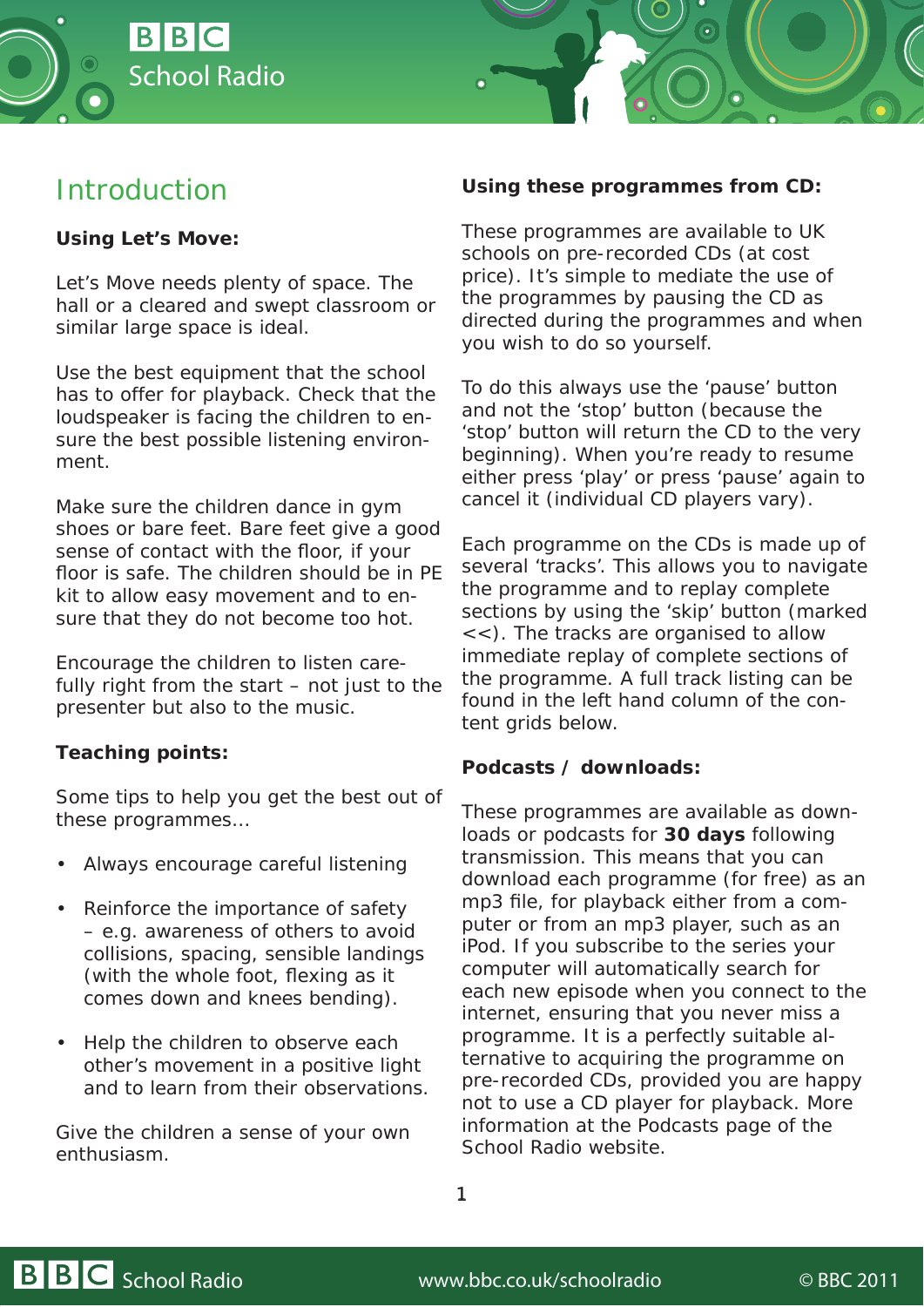

Programmes are also available as audio on demand. The audio on demand is a reliable service – especially on broadband - that allows you to listen to the programme 'streamed' over the internet.

To listen to the audio files you will need to have installed 'Realplayer' on your computer. This commonly-used software is easy to download from the internet if you do not already have it.

#### **Column headings used in these Teacher's Notes:**

- Track as noted above.
- Content  $-$  a guide to the movement activities in the programmes.
- Guidance / Teacher Guidance any special points such as groupings and things to watch out for such as safety points and ways of helping the children to improve their performance.
- Evaluation a series of questions which help to focus on; the teaching points from the lesson, the National Curriculum objectives for dance and the children's learning and progression in dance.

#### **Let's Move and the National Curriculum:**

Dance makes a distinctive contribution to the education of all children, in that it uses the most fundamental mode of human expression – movement. Through its use of non-verbal communication, children are able to participate in a way that differs from any other area of learning.

 It provides aesthetic and cultural education, opportunities for personal expression, and it also introduces students to a wealth of traditional, social and theatrical forms. In a broad and balanced curriculum, this important area of human experience should not be neglected.

*(Dance in the School Curriculum, a paper by the National Dance Teacher's Association and others)* 

Dance is acknowledged as a vital ingredient of a child's education in the National Curriculum. The Expressive Arts documents for Scotland and Northern Ireland encourage teachers to develop dance as part of the Arts and PE curriculum. There is an emphasis on performance and clear indications that dance should be taught in both a creative and a cultural context. The children should be taught to:

- Develop control, coordination, balance, poise and elevation in the basic actions of travelling, jumping, turning, gesture and stillness
- Perform movements or patterns, including some from existing dance traditions
- Explore moods and feelings and to develop their response to music through dances, by using rhythmic responses and contrasts of speed, shape, direction and travel.

#### **Warm up:**

Your class will benefit from a warm up before the programme begins (if you have time). Yawning, stretching, jogging on the spot and pretending to wash the face and neck are all examples of ways of warming up. Each programme ends with a 'cool down' to prepare them for the return to the classroom.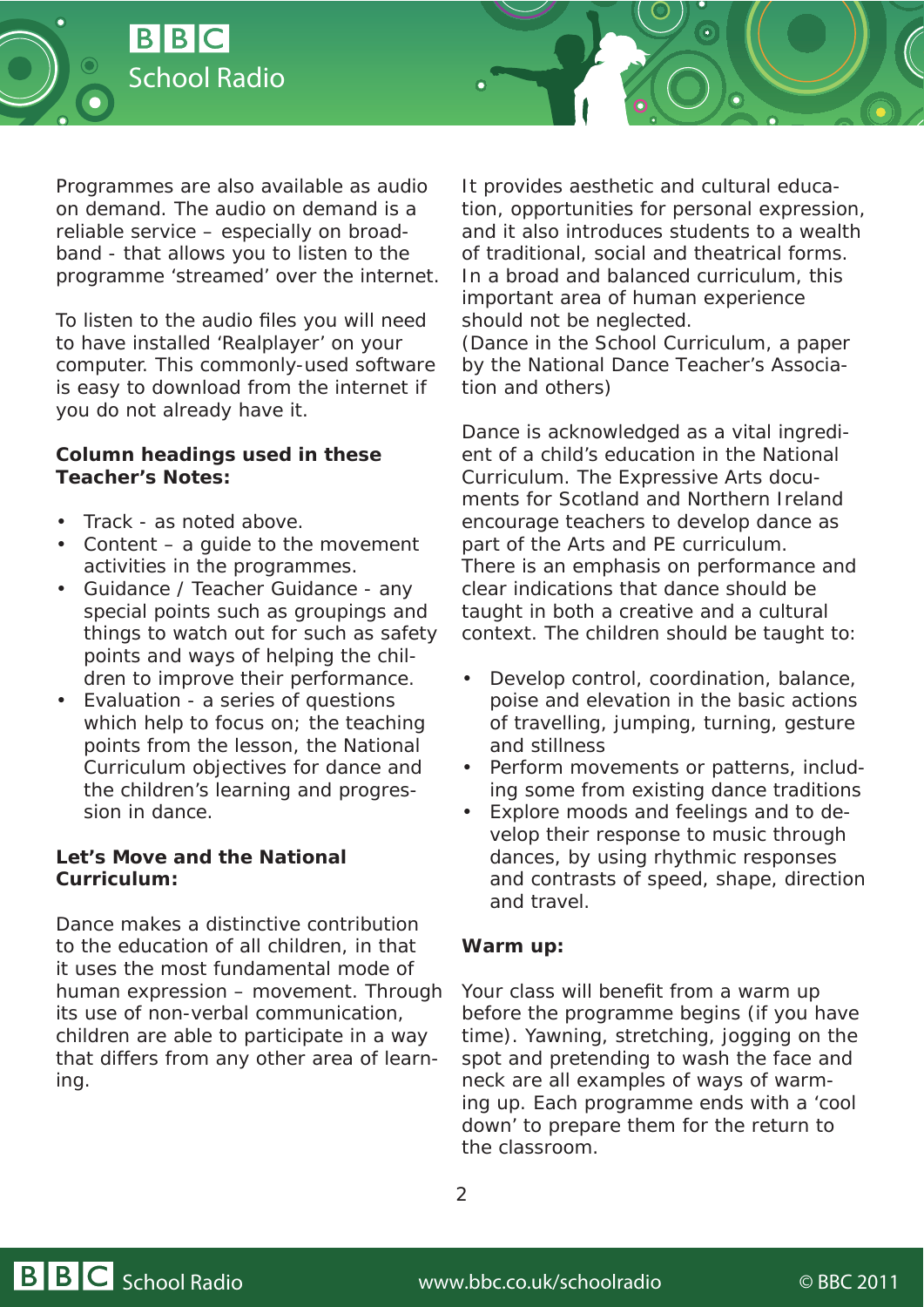

#### **Feedback:**

Feedback is vital to the series and is always welcome. Please visit the 'Contact us' page of the School Radio website at:

www.bbc.co.uk/learning/schoolradio/contactusform



3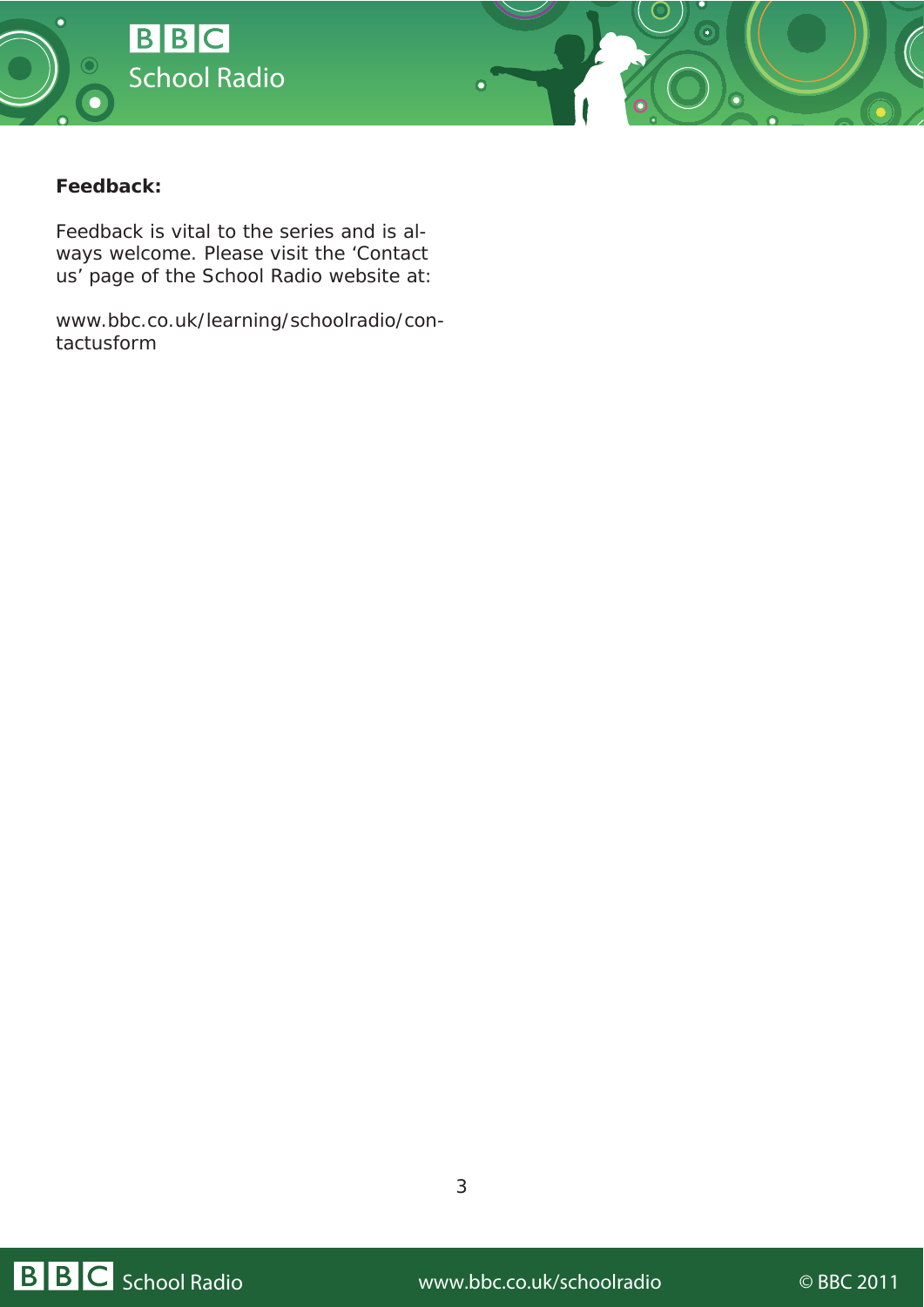

# Unit 1 - Here come the clowns!

#### **1: Juggling, stilts and tightropes**

This is a two-part unit set in the circus under the Big Top. The first programme concentrates on practicing and performing circus skills. These include juggling, walking on stilts, walking on stilts while juggling, tightrope walking and jumping on a trampoline.

#### **Lesson summary:**

**Warm up**: Stretching and uncurling.

**Marching in the Big Top**: March around, with shoulders back and head held high. **Juggling:** Using arms and hands to mime quick juggling actions.

**Skipping:** Moving around the Big Top, swinging arms and raising knees high. **Unicycling:** Balancing and actions.

**Juggling on a unicycle:** Combination of pedaling and juggling actions.

**Stilt walking:** Stilt walking actions, stiff and slow.

**The tightrope:** Climbing the ladder then careful balancing actions and jumping to finish.

**The final performance:** Using the actions and moves previously used to create a final performance.

**Cool down:** Time to relax with gentle leg lifts and deep breaths!

#### **Movement focus:**

- **Body:** arms, legs, knees, hands.
- **Action:** circus skill movements with particular concentration on arm and leg actions.
- **Dynamics:** slow, precise movements along with fast and free actions.
- **Space:** varying pathways, using space in the Big Top being mindful of others positions.
- **Relationships:** mostly individual work.

#### **Programme 1 structure: Juggling, stilts and tightropes**

| CD <sub>1</sub> | <b>Content</b>                                                                                                                       | Guidance                                                                                                  | <b>Evaluation</b>                                                |
|-----------------|--------------------------------------------------------------------------------------------------------------------------------------|-----------------------------------------------------------------------------------------------------------|------------------------------------------------------------------|
|                 | Warm up<br>Circus performers warming up<br>• Stretches up straight<br>• Crouching down<br>• Stretches including hands and<br>fingers | Slow stretching with<br>the music as a guide.<br>Getting the body<br>ready for the circus<br>moves ahead. | Is everyone ready to per-<br>form in the Big Top Circus<br>tent? |

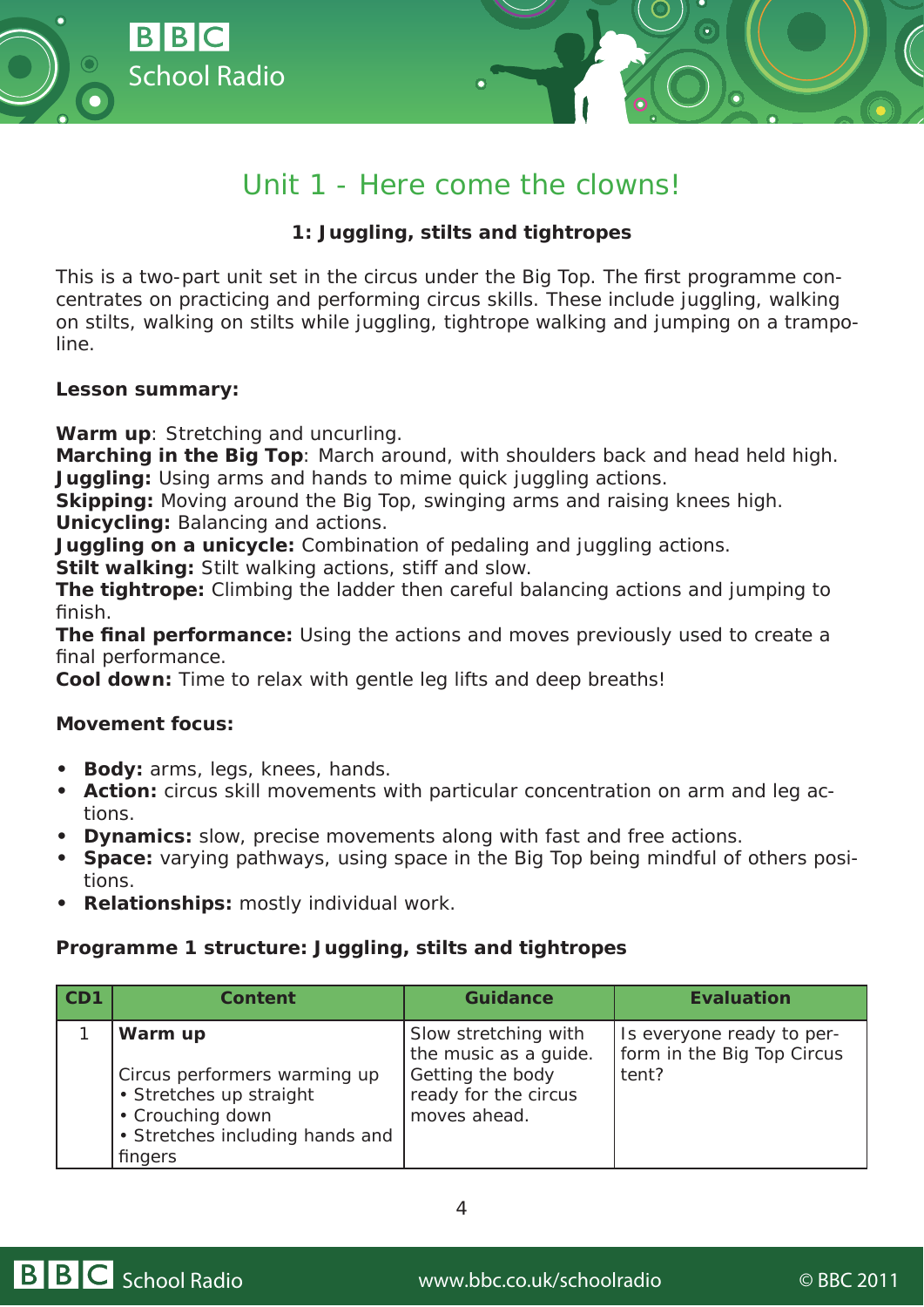

| $\overline{2}$ | <b>Marching in the Big Top</b><br>Marching around as a proud<br>circus performer, with shoulders<br>back and head held high.<br>Arms swing and on the second<br>march, smiling and waving.               | Get everyone march-<br>ing independently<br>along their own path-<br>ways.<br>Focus on moving arms<br>and legs in time with<br>the music.                                                              | Can you keep in time<br>with the rhythm of the<br>music?<br>Can you avoid other per-<br>formers?                                                   |
|----------------|----------------------------------------------------------------------------------------------------------------------------------------------------------------------------------------------------------|--------------------------------------------------------------------------------------------------------------------------------------------------------------------------------------------------------|----------------------------------------------------------------------------------------------------------------------------------------------------|
| 3              | Juggling<br>Standing in a space with feet<br>apart and both arms out in front<br>pretend to throw balls with one<br>hand and catch with the other.<br>More balls are added to the jug-<br>gling actions. | Get the children<br>throwing the catching<br>the balls, concentrat-<br>ing on miming the jug-<br>gling actions.                                                                                        | Do the throwing and<br>catching moves match<br>up?                                                                                                 |
| 4              | <b>Skipping</b><br>Move to a new part of the Big<br>Top.<br>Lifting knees high and swinging<br>arms.                                                                                                     | Moving in time with<br>the music using indi-<br>vidual pathways.                                                                                                                                       | Can they skip in time<br>with the music?                                                                                                           |
| 5              | <b>Unicycling</b><br>As if on a unicycle - balancing<br>with arms and cycling with legs.                                                                                                                 | For balance, stand up<br>straight, stretching<br>arms out to the sides<br>in a T shape.<br>Circle shapes with legs<br>and feet -<br>Lift up the knee, slow<br>kick, point toe, and<br>back and repeat. | Can the leg movements<br>be done with a smooth<br>action while retaining the<br>upper body balancing<br>position?                                  |
| 5              | Juggling on a unicycle<br>Combine juggling arm actions<br>with the unicycling leg move-<br>ments.                                                                                                        | Throwing and catching<br>balls with precision,<br>in combination with<br>circling legs and feet<br>movements.                                                                                          | Are the juggling move-<br>ments and leg/foot cy-<br>cling movements co-ordi-<br>nated?<br>Can the moves be done<br>smoothly as a perform-<br>ance? |

 $\odot$ 

BBC School Radio www.bbc.co.uk/schoolradio © BBC 2011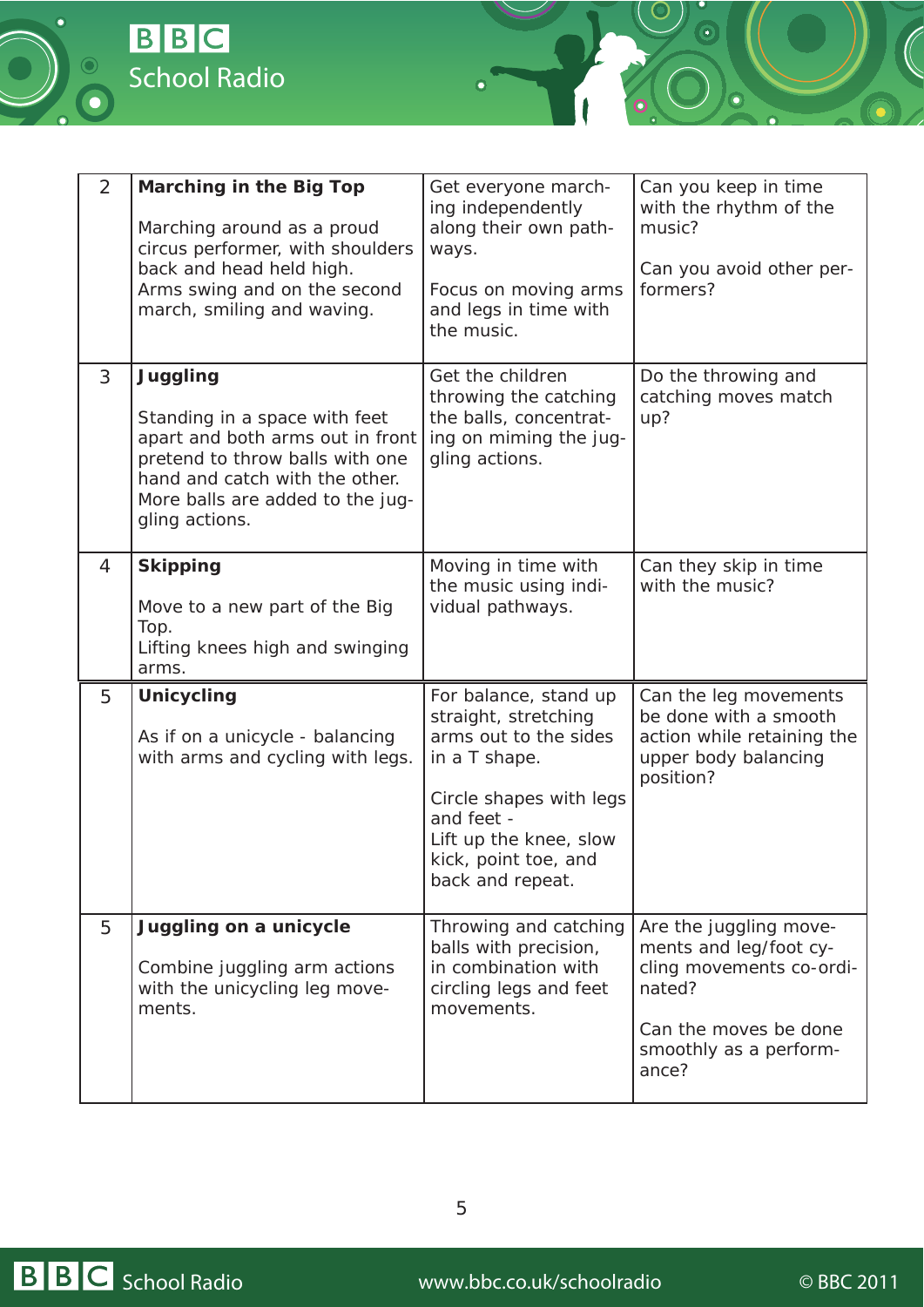

| 6                        | <b>Stilt walking</b><br>Pretend to walk on stilts. Hands<br>held tight to the chest and el-<br>bows sticking out like wings to<br>hold the top of the stilt.<br>Body and legs are straight and<br>stiff. Each step should be out<br>and a little to the side.                                                                                                                                              | Keep the movements<br>slow and careful with<br>the line of the imagi-<br>nary stilts kept still by<br>a straight and stiff<br>posture.                                                                                                                                                                                | Are the children explor-<br>ing the whole space<br>around them, with stilt<br>walking movements?                                                                       |
|--------------------------|------------------------------------------------------------------------------------------------------------------------------------------------------------------------------------------------------------------------------------------------------------------------------------------------------------------------------------------------------------------------------------------------------------|-----------------------------------------------------------------------------------------------------------------------------------------------------------------------------------------------------------------------------------------------------------------------------------------------------------------------|------------------------------------------------------------------------------------------------------------------------------------------------------------------------|
| $\overline{7}$<br>&<br>8 | The tightrope<br>Starts with climbing ladder<br>movements using arms and<br>hands reaching upwards.<br>Once on the tightrope arms<br>should be straight out to the<br>side for balance.<br>Slowly and carefully lift one foot<br>and place is against the other<br>heel against toe.<br>Then there is a bouncy trampo-<br>line for everyone to star jump<br>up and down on at the end of<br>the tightrope. | All movements should<br>be careful and precise.<br>While balancing on the<br>tightrope faces should<br>show concentration.<br>Listen for the change<br>in the music to start<br>the jumping.<br>During the jumping<br>the movements should<br>be light with arms and<br>legs outstretched and<br>big smiles on faces. | Is the tension of the<br>tightrope being ex-<br>pressed on faces and in<br>precise movements?<br>Is everyone jumping high<br>with bended knees and a<br>big smile?     |
| 9                        | The final performance<br>Time for the final circus per-<br>formance in the Big Top!<br>You'll start with juggling on<br>a unicycle, then perform stilt<br>walking and then walk the tight-<br>rope and finally bouncing on the<br>trampoline to end with.                                                                                                                                                  | Focus on listening to<br>the music and doing<br>the correct circus skill<br>at the correct time.<br>This is a performance<br>so make the sure the<br>everyone is making<br>their actions big and<br>smooth and are enjoy-<br>ing themselves.                                                                          | Is the performance a<br>good display of all the<br>different circus skills?<br>Is everyone listening to<br>the music and changing<br>their movements accord-<br>ingly? |
| 10                       | Cool down<br>Time to relax.                                                                                                                                                                                                                                                                                                                                                                                | Lying down, gentle leg<br>stretches and some<br>deep breaths.                                                                                                                                                                                                                                                         | Is everyone calm and<br>still?<br>Next time it's the clowns<br>turn in the Big Top circus<br>tent.                                                                     |

 $\odot$ 

6

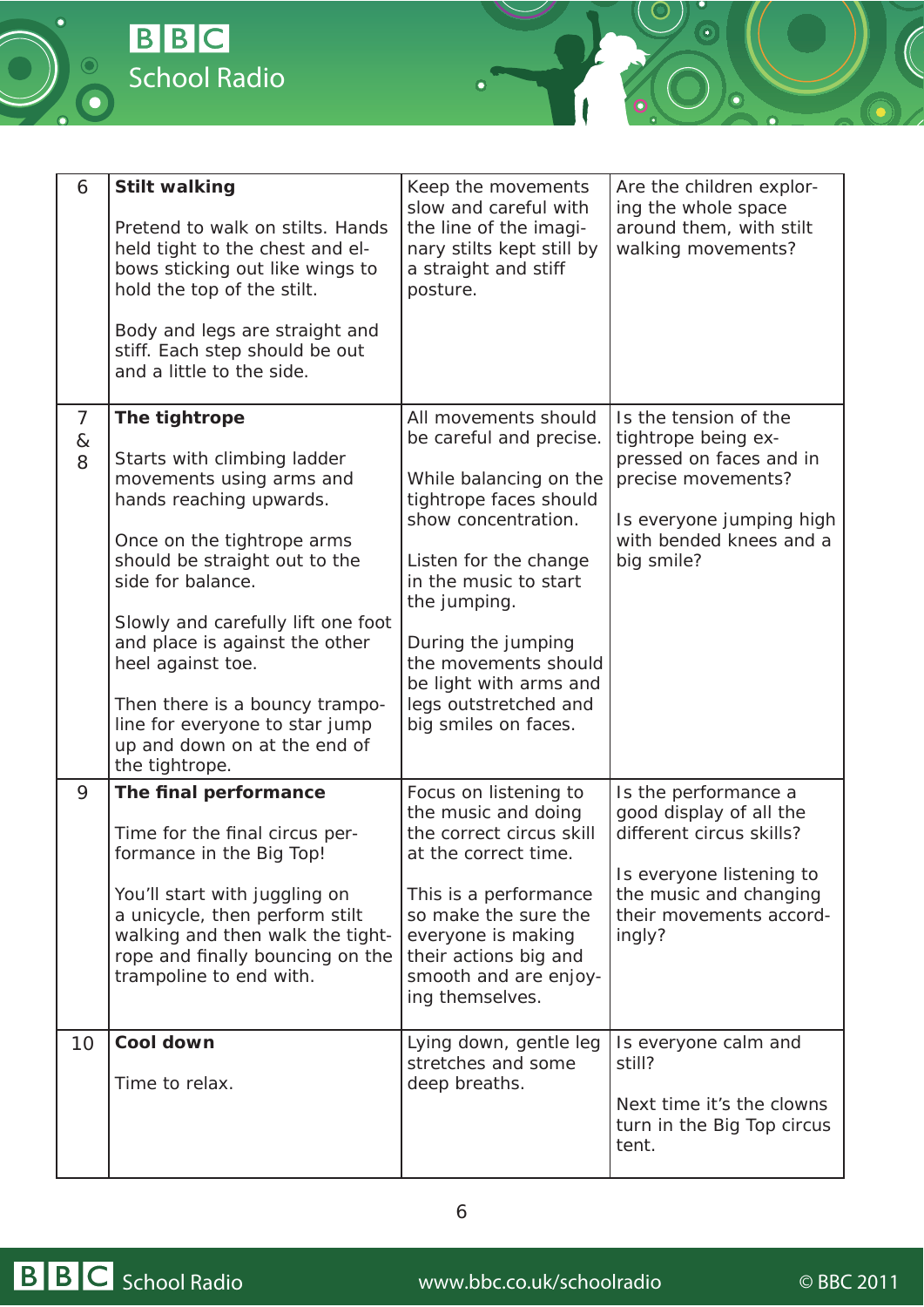

#### **2: Clowning around**

This is a two-part unit set in the circus under the Big Top. The second programme is all about clowning around! Dressing up as clowns and doing lots of silly clown walks, there is also a comedy custard pie splatting sequence and a final circus skills performance.

#### **Lesson summary:**

**Warm up**: Stretching up tall, uncurling and stretching arms, legs, hands and fingers. **Marching in the Big Top**: A quick march, with shoulders back and head held high. **Dressing up as a clown**: Pulling on clown costume and face paint.

**Happy and sad clowns:** Happy and sad clown faces.

**Silly clown walk:** Silly walks using the whole body to make the audience laugh. **Custard pie splat:** Slapstick mime routine using physical comedy.

**Clown circus skills:** Juggling on a unicycle and walking the tightrope done as comedy clowns.

**Final performance:** Custard Pie Splat and the clown circus skills in one sequence. **Cool down:** Relax and take off clown clothes and make up

#### **Movement focus:**

- **Body**: both big/ expressive and careful/precise.
- **Action:** comedy clown routines and circus movements.
- **Dynamics:** levels (high, medium and low) and changing speeds.
- **Space:** working in a self-defined space.
- **Relationships:** single and pair-work and groups co-operating together.

#### **Programme 2 structure: Clowning around**

| CD1 | <b>Content</b>                                                                               | <b>Guidance</b>                                          | <b>Evaluation</b>                                                     |
|-----|----------------------------------------------------------------------------------------------|----------------------------------------------------------|-----------------------------------------------------------------------|
| 11  | Warm up<br>Clowns warming up                                                                 | Slow stretching with the<br>music as a guide.            | Is everyone ready to clown<br>around in the Big Top Cir-<br>cus tent? |
|     | Stretches up to the<br>sky<br>Crouching down<br>Stretches up, including<br>hands and fingers | Getting the body ready for<br>the clowning around ahead. |                                                                       |

BBC School Radio Www.bbc.co.uk/schoolradio © BBC 2011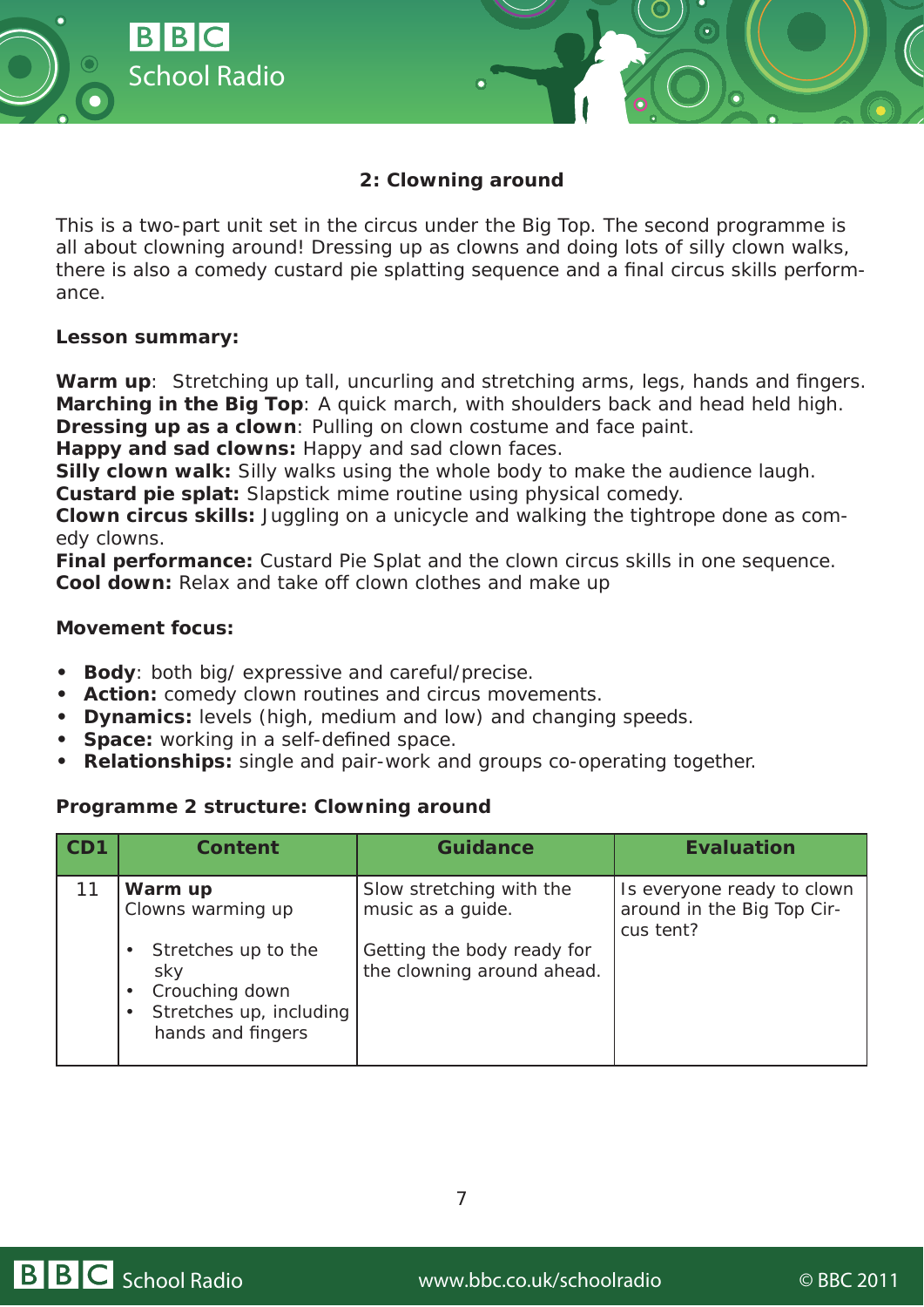

| 12 | Marching in the Big Top<br>Marching around the big<br>top, with shoulders back<br>and head held high.<br>Arms swing and on the<br>second march smiling and<br>waving.                                                             | Get everyone marching indi-<br>vidually using their own path-<br>ways.<br>Focus on moving arms and legs<br>in time with the music.                                                                                                                                                          | Can you keep in time with<br>the rhythm of the music?<br>Can you avoid other per-<br>formers?           |
|----|-----------------------------------------------------------------------------------------------------------------------------------------------------------------------------------------------------------------------------------|---------------------------------------------------------------------------------------------------------------------------------------------------------------------------------------------------------------------------------------------------------------------------------------------|---------------------------------------------------------------------------------------------------------|
| 13 | Dressing up as a clown<br>Pulling on big baggy trou-<br>sers, then a big baggy<br>shirt.<br>Putting on a clown wig<br>and then pretending to<br>paint your face using fin-<br>gers or brush.<br>Put on a shiny red clown<br>nose. | Use arms and hands to put on<br>trousers and a baggy shirt.<br>Circle arms to show how baggy<br>the sleeves are.<br>Use clear movements when<br>putting on the wig and painting<br>a funny clown face.<br>Put a clown nose over your<br>own nose.                                           | Have the clowns fully<br>dressed and made their<br>faces up?                                            |
| 13 | <b>Happy and sad clowns</b><br>Clown expressions first<br>happy and then sad.                                                                                                                                                     | With the music clowns make<br>happy faces, smiling as widely<br>as possible.<br>When the music changes<br>clowns make sad faces, stick-<br>ing out their lips and rubbing<br>eyes like they're crying.                                                                                      | Listen for the music-<br>change, can you make<br>your faces really happy<br>and really sad?             |
| 14 | Silly clown walk<br>Clown walking, in lots of<br>silly ways. Firstly individu-<br>ally and then with a part-<br>ner, taking it in turns to<br>copy each other's funny<br>walks.                                                   | This is the clown's chance to<br>walk in the silliest way they<br>can. Making lots of funny<br>movements with arms, hands,<br>legs, feet, head and bottoms.<br>Everyone should try to do their<br>own walk and then when in a<br>pair take turns in copying ex-<br>actly each other's walk. | Can each clown come up<br>with their own silly walk?<br>Can each pair copy each<br>other's silly walks? |

 $\odot$ 

BBC School Radio www.bbc.co.uk/schoolradio © BBC 2011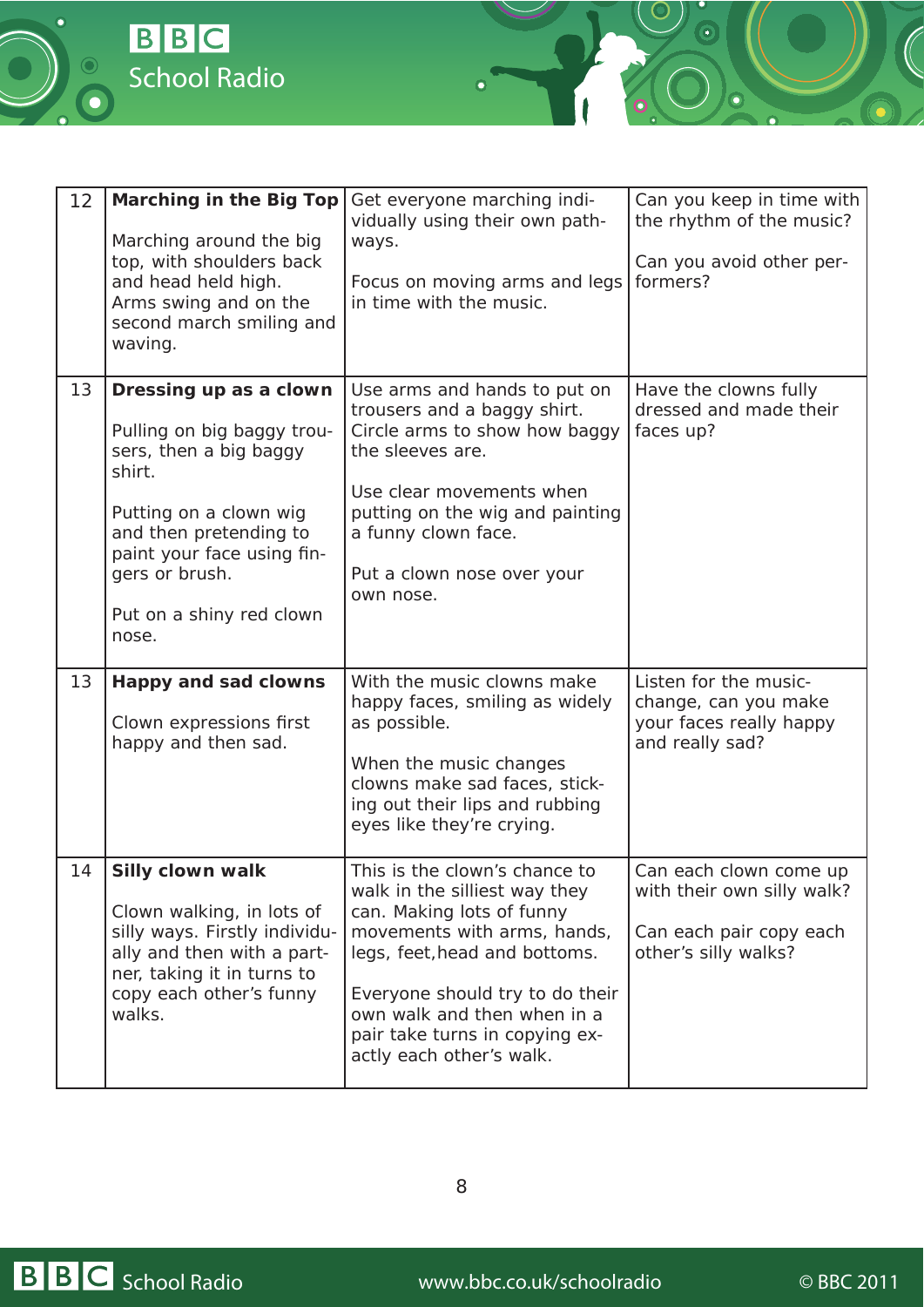| 15<br>$\&$<br>16 | <b>Custard pie splat!</b><br>Miming a comedy custard<br>pie throwing routine.<br>Working in pairs to create<br>a slapstick comedy rou-<br>tine.                                                                                  | Clowns take turns to throw<br>sloppy, splatty custard pies!<br>First one clown taps their part-<br>ner on the shoulder and splats<br>a pretend custard pie in their<br>face when they turn round.<br>The clown who's thrown the<br>pie can mime being happy and<br>laughing while the one who's<br>been splatted can mime their<br>sad clown face and wipe away<br>the custard. Then it's the other<br>clowns turn to throw their<br>pretend pie and both react a<br>different way. | Are the mimes big and<br>clear?<br>Is the timing right?<br>The smoother and slicker<br>the actions, the more<br>laughs you're get.              |
|------------------|----------------------------------------------------------------------------------------------------------------------------------------------------------------------------------------------------------------------------------|-------------------------------------------------------------------------------------------------------------------------------------------------------------------------------------------------------------------------------------------------------------------------------------------------------------------------------------------------------------------------------------------------------------------------------------------------------------------------------------|-------------------------------------------------------------------------------------------------------------------------------------------------|
| 17               | Silly clown circus skills<br>Juggling on a unicycle<br>and walking the tightrope<br>done as comedy clowns.                                                                                                                       | Developing the movements<br>from the previous programme<br>in the unit on circus skills, this<br>time adding physical comedy.<br>Clowns need show how they<br>are getting the circus skills<br>wrong.                                                                                                                                                                                                                                                                               | Are the clowns making<br>you laugh with their cir-<br>cus skills?<br>Listen to the music<br>change to indicate a<br>change in the circus skill. |
| 18<br>$\&$<br>19 | <b>Final performance</b><br>The final clown perform-<br>ance in the Big Top!<br>Working in pairs to do the<br>custard pie splat routine<br>and then the clown jug-<br>gling on a unicycle and<br>walking the tightrope<br>moves. | Listen for the music changes to<br>indicate when to change from<br>one part of the performance to<br>the other.<br>Remember the mimes and<br>movements should be as big<br>and as funny as possible.                                                                                                                                                                                                                                                                                | Can the clowns change<br>actions and movements<br>with the change in music?                                                                     |
| 20               | Cool down<br>It's time to relax.<br>Take off the clown cos-<br>tume and wipe of the face<br>paint.<br>Sit down and take deep<br>breaths.                                                                                         | Relax whole body and unwind<br>from all the clowning around.                                                                                                                                                                                                                                                                                                                                                                                                                        | Is everybody calm and<br>quiet?<br>Next time we're heading<br>off on a magic carpet.                                                            |

 $\bigcirc$ 

 $\overline{Z}$ 



School Radio

BBC

 $\mathbf{\odot}$ 

 $\bullet$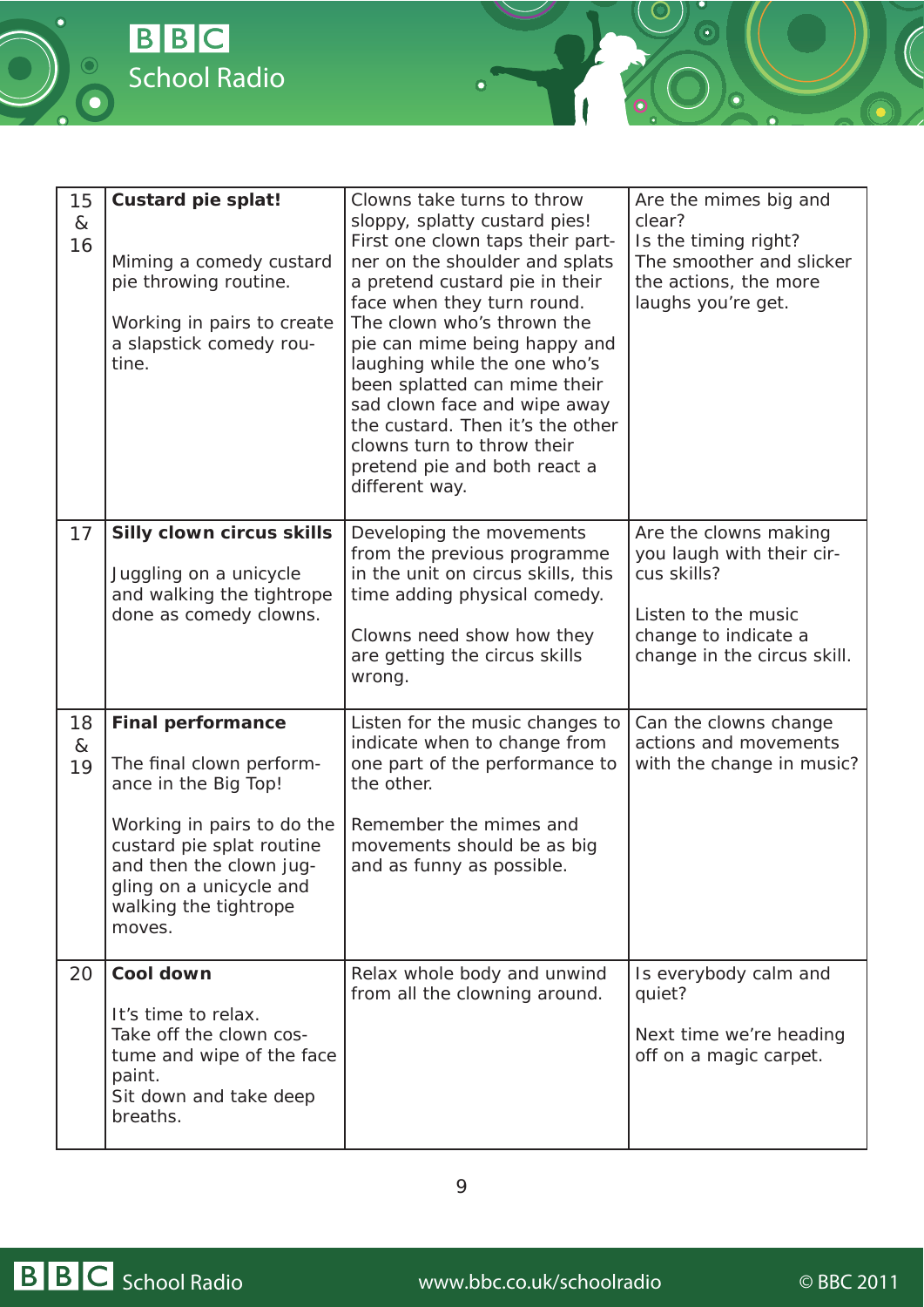

# Unit 2 - A magic carpet ride

#### **3: Magic carpet ride to a Tropical Island**

Jump on board! This is a two-part unit set aboard a magical flying carpet. In the first programme we find our magic carpet in a second hand shop discover its magical powers. We then go on a magic carpet ride using clapping and arms to move the carpet. We land and explore a tropical island before heading back home on our carpet.

#### **Lesson summary:**

**Warm up:** Stretching, reaching towards toes, running on spot and putting on boots. **Walking:** Walk around the old second hand shop.

**Rolling up the carpet:** Roll up the carpet to take it home.

**Walking home:** Carry the heavy carpet safely home.

**Carpet tap dance:** Tap the carpet out flat and show its size and shape.

**The magic carpet comes alive**: Clapping and raising your arms makes the carpet rise!

**Magic carpet ride**: Using arms to make the carpet rise, tilt, soar and lower.

**Splashing in the sea:** Explore the tropical beach, skipping and kicking water with your feet.

**The Forest Creep**: Creep through the tropical forest!

**Monkeying about:** Move about as monkeys.

**Tropical birds:** Elegant bird movements

**Going home:** Find a partner and journey home on the magic carpet.

**Cool down:** Time to lie back and relax!

#### **Movement focus:**

- **Body:** Arms, legs, hands, feet and whole body.
- **Action:** different walking, magic carpet and tropical island actions.
- **Dynamics**: responding to different music and changing directions.
- **Space**: varying pathways and exploring the spaces.
- **Relationships:** single and pair-work.

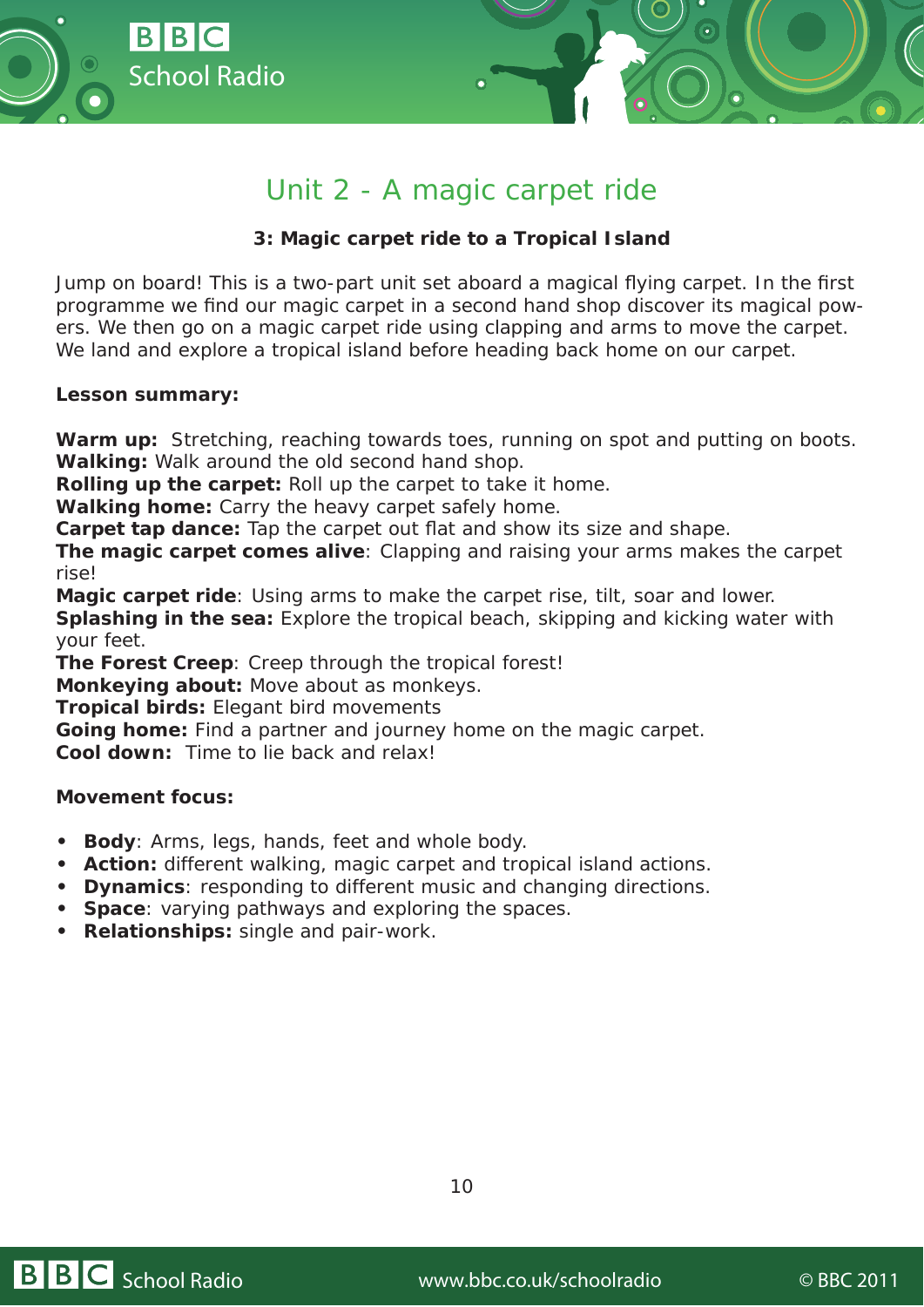

## **Programme 3 structure: Magic carpet ride to a Tropical Island**

| CD <sub>1</sub> | <b>Content</b>                                                                                                                                                                                                                                | <b>Guidance</b>                                                                                                                                                                                                                | <b>Evaluation</b>                                                                                                        |
|-----------------|-----------------------------------------------------------------------------------------------------------------------------------------------------------------------------------------------------------------------------------------------|--------------------------------------------------------------------------------------------------------------------------------------------------------------------------------------------------------------------------------|--------------------------------------------------------------------------------------------------------------------------|
| 21              | Warm up<br>Stretch up tall, then<br>stretch out wide.<br>Warm up legs and feet<br>by skipping around the<br>space.                                                                                                                            | Stretching movements<br>first on tiptoes, reaching<br>as high as possible. Then<br>to the sides, arms, hands<br>and fingers making a wide<br>shape.<br>Lift legs and knees high to<br>skip around using different<br>pathways. | Is everyone warmed up and<br>ready for a magic carpet ride?                                                              |
| 22              | Walking<br>Walk around the old sec-<br>ond hand shop.                                                                                                                                                                                         | Using different pathways<br>walk around the shop.<br>Walk in time with the<br>rhythm of the music. Use<br>head movements to look<br>about.                                                                                     | Can you keep in time with the<br>rhythm of the music?<br>Can you explore different<br>pathways, looking high and<br>low? |
| 23              | Rolling up the carpet<br>The carpet needs to<br>be rolled up and taken<br>home.<br>On knees, hands held<br>out flat in front, hands<br>gently move forward to<br>roll the carpet, follow<br>hands by shuffling for-<br>wards on bended knees. | Hands pushing should be<br>followed with the whole<br>body shuffling forward on<br>bended knees.                                                                                                                               | Do the hands and knee move-<br>ments coordinate successfully?                                                            |
| 23              | <b>Walking home</b><br>Knees bend and arms<br>reach to put the carpet<br>on one shoulder.<br>Using the spaces carry<br>the carpet safely home.                                                                                                | Encourage a good use of<br>different pathways whilst<br>maintaining a slow paced<br>walk as if carrying some-<br>thing heavy.                                                                                                  | Is everybody safely carrying<br>their carpet and using different<br>pathways to carry it home?                           |

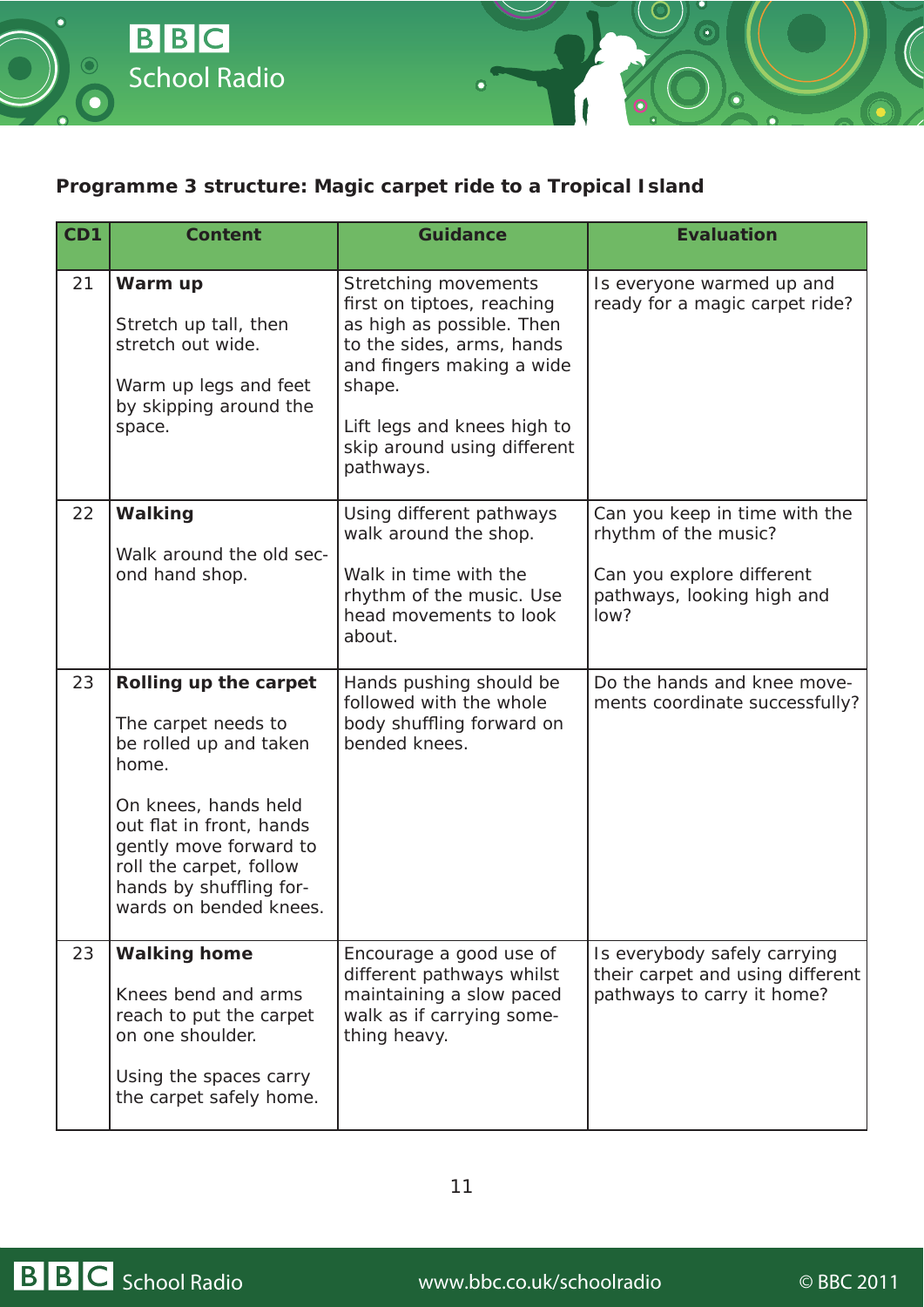

| 24 | Carpet tap dance<br>Tap out the shape of you<br>carpet with your feet.                                                                                                                                                                                                   | Children can choose a<br>square, circle or triangle<br>carpet shape and then tap<br>out the shape with light<br>running on the spot move-<br>ments.                                              | Is the shape of the tapping<br>(the shape of the carpet) ob-<br>vious and clear?                          |
|----|--------------------------------------------------------------------------------------------------------------------------------------------------------------------------------------------------------------------------------------------------------------------------|--------------------------------------------------------------------------------------------------------------------------------------------------------------------------------------------------|-----------------------------------------------------------------------------------------------------------|
| 25 | The magic carpet<br>comes alive!<br>Clapping makes the magic<br>carpet come alive!<br>From a sitting position<br>everyone practices mak-<br>ing the carpet rise and fall<br>by clapping and raising<br>arms up. Then lowering<br>the carpet by sinking the<br>arms down. | Using controlled arm<br>movements, first clapping,<br>then raising and lowering<br>to move the magic carpet<br>around.<br>Pay close attention to the<br>music and the timing of<br>arm movements | Listen for the music changes,<br>to indicate the change of<br>arms movements.                             |
| 26 | Magic carpet ride<br>Time to go on a ride on<br>the magic carpet by clap-<br>ping hands, raising arms<br>and standing up.<br>Exploring the sky by tilt-<br>ing arms to change the<br>carpets direction. Then<br>sinking back down to<br>earth.                           | Using the music as a guide<br>tilt and glide on your<br>magic carpet ride.                                                                                                                       | Are they tilting and swooping<br>on the magic carpet, inter-<br>preting the music using arm<br>movements? |
| 27 | Splashing in the sea<br>Landing on a tropical<br>island explore the beach<br>and kick the water.                                                                                                                                                                         | Use light skipping to ex-<br>plore the island and kick-<br>ing and splashing move-<br>ments with legs.<br>Big smiles on everyone's<br>face to show what fun<br>they're having.                   | Are they splashing, skipping<br>and using different pathways<br>to explore?                               |

 $\widehat{\bullet}$ 

BBC School Radio www.bbc.co.uk/schoolradio © BBC 2011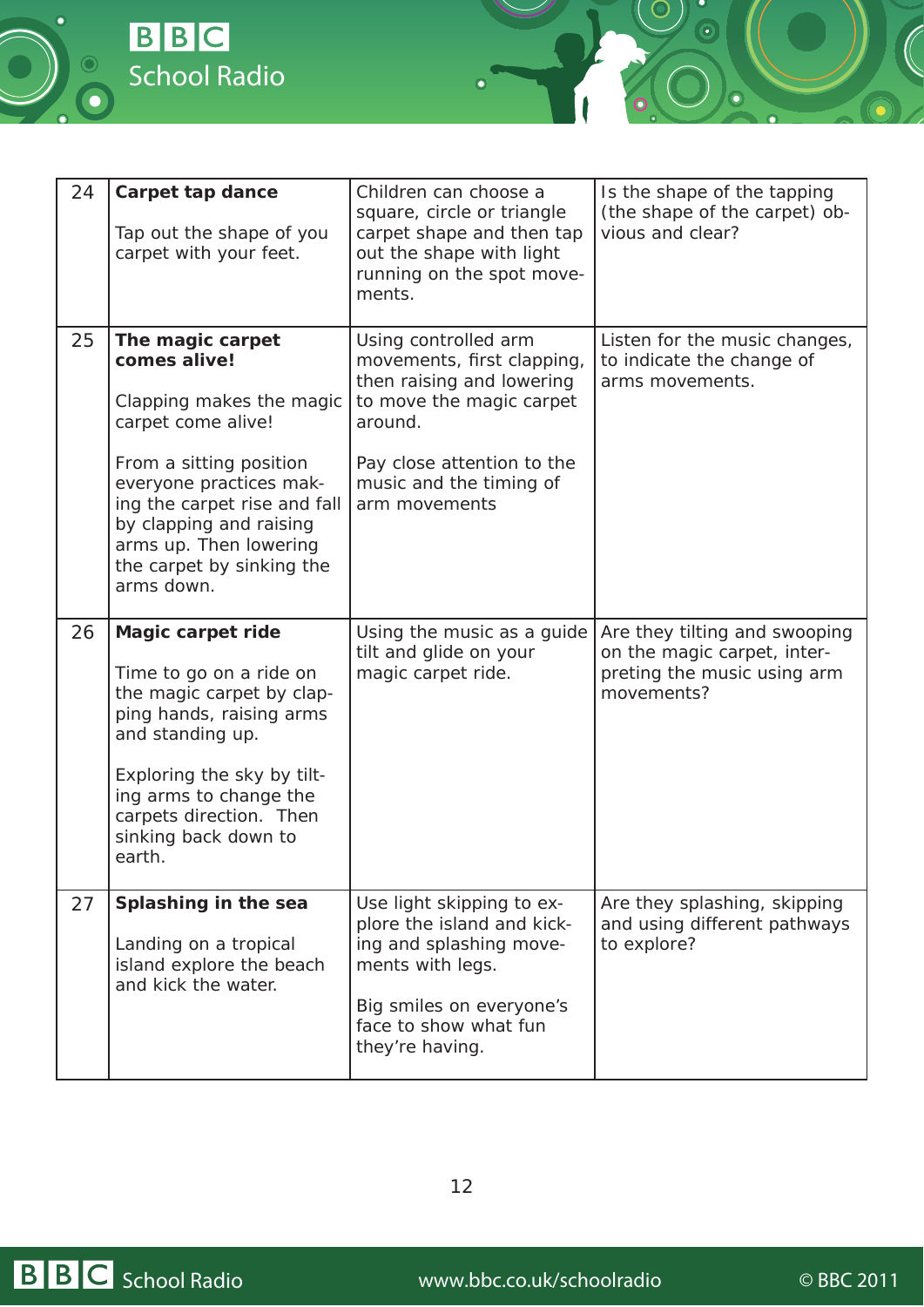

| 28 | <b>The Forest Creep!</b><br>Next explore the tropical<br>forest, use quiet and care-<br>ful movements on differ-<br>ent levels.                                       | Silent light steps to creep<br>about the forest, looking<br>out for tropical creatures<br>and exploring the space.                                                                                                                                                          | Is everyone moving silently<br>and carefully using light<br>movements?                                                |
|----|-----------------------------------------------------------------------------------------------------------------------------------------------------------------------|-----------------------------------------------------------------------------------------------------------------------------------------------------------------------------------------------------------------------------------------------------------------------------|-----------------------------------------------------------------------------------------------------------------------|
| 28 | <b>Monkeying about!</b><br>There are monkey in<br>trees, they run along the<br>branches with long, dan-<br>gly arms and floppy legs.<br>Move around as a mon-<br>key! | Arms should be floppy and<br>knees bent as everyone<br>makes their bodies like a<br>monkey's.                                                                                                                                                                               | Are the monkeys loose limbed<br>with bended knees? Can they<br>move with ease through the<br>tropical island?         |
| 28 | <b>Tropical birds</b><br>Beautiful tropical birds live<br>on the island!<br>Elegant bird walk with<br>fingers as feathers.                                            | Standing tall and proud<br>with a straight back.<br>Stride around gracefully,<br>using arms and hands to<br>make fancy feathers.                                                                                                                                            | Do the birds stride gracefully<br>with the music?<br>What feather patterns can be<br>made using<br>hands and fingers? |
| 29 | <b>Going home</b><br>Everyone in pairs to a<br>partner journey home on<br>the magic carpet.                                                                           | In pairs everyone sit one<br>behind the other.<br>The person in front leads<br>their partner back home,<br>tilting arms up and down<br>to change direction.<br>Followers copy the leader<br>exactly, with the same<br>arm movements and<br>keeping on the same<br>pathways. | Are the pairs keeping togeth-<br>er and following each other's<br>moves exactly?                                      |
| 30 | Cool down<br>Time to stop, lie down in a<br>space and relax.                                                                                                          | Relax whole body and<br>think of the magic carpet<br>ride you've been on!                                                                                                                                                                                                   | Did you enjoy your magic<br>carpet ride?<br>Next time we travel to some-<br>where very cold!                          |

 $\frac{1}{2}$ 

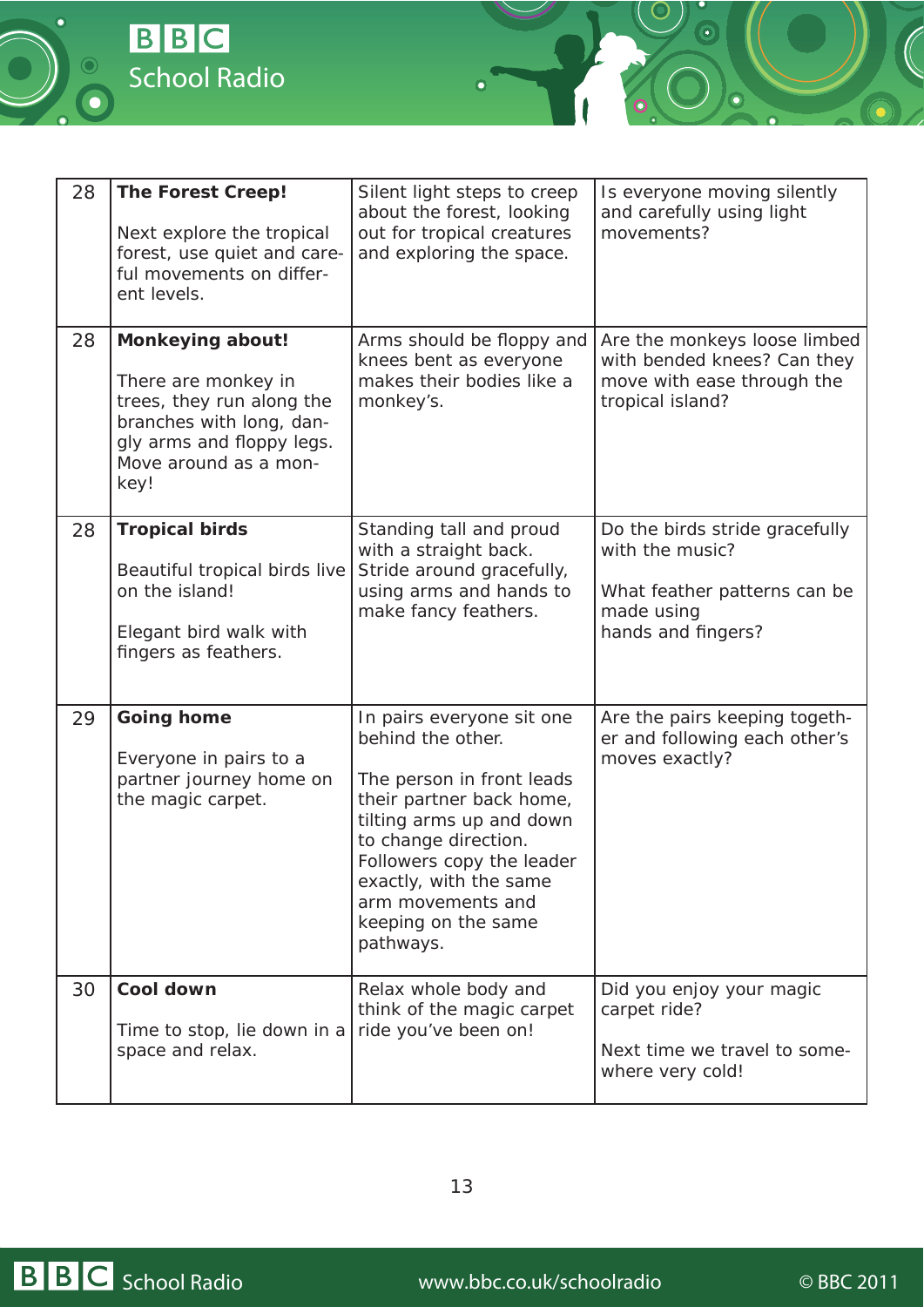

#### **4: Magic carpet ride to the North Pole**

The second programme in the unit and we're on a magic carpet ride to the North Pole. We'll be blown by the polar wind, have a slow-mo snowball fight and do the polar bear plod, before rounding it all off with a Magic Carpet Dance!

#### **Lesson summary:**

**Magic carpet warm up**: Hand clapping and arm stretching to make the carpet rise and fall.

**Jumping about:** Lightly jumping about to warm up for the very cold magic carpet ride ahead.

**Skipping:** Skip through the spaces to find a partner.

**Magic carpet ride to the North Pole**: Travelling on the magic carpet using arms to steer.

**Polar wind:** With partners try struggle into the polar wind.

**Snowballing slow-mo:** Slowed down snow ball fight.

**Polar Bear Plod**: Slow silent polar bear plod.

**Magic Carpet Dance:** Putting together the whole 'Magic Carpet' story.

**Cool down:** Curl, uncurl and relax!

#### **Movement focus:**

- **Body**: Arms, legs, hands, feet and whole body.
- **Action**: different walking, magic carpet and North Pole actions.
- **Dynamics**: responding to different music and changing directions.
- **Space**: varying pathways and exploring the spaces.
- **Relationships**: single and pair-work.

#### **Programme 4 structure: Magic carpet ride to the North Pole**

| CD <sub>2</sub> | Content                                                                                                                                           | Guidance                                               | <b>Evaluation</b>                                      |
|-----------------|---------------------------------------------------------------------------------------------------------------------------------------------------|--------------------------------------------------------|--------------------------------------------------------|
|                 | Magic carpet warm up<br>Gentle hand clapping then   ic carpet rise and fall.<br>arms stretches to practice<br>making the carpet rise<br>and fall. | Arms rise and fall with the<br>music and make the mag- | Is everybody ready for an-<br>other magic carpet ride? |

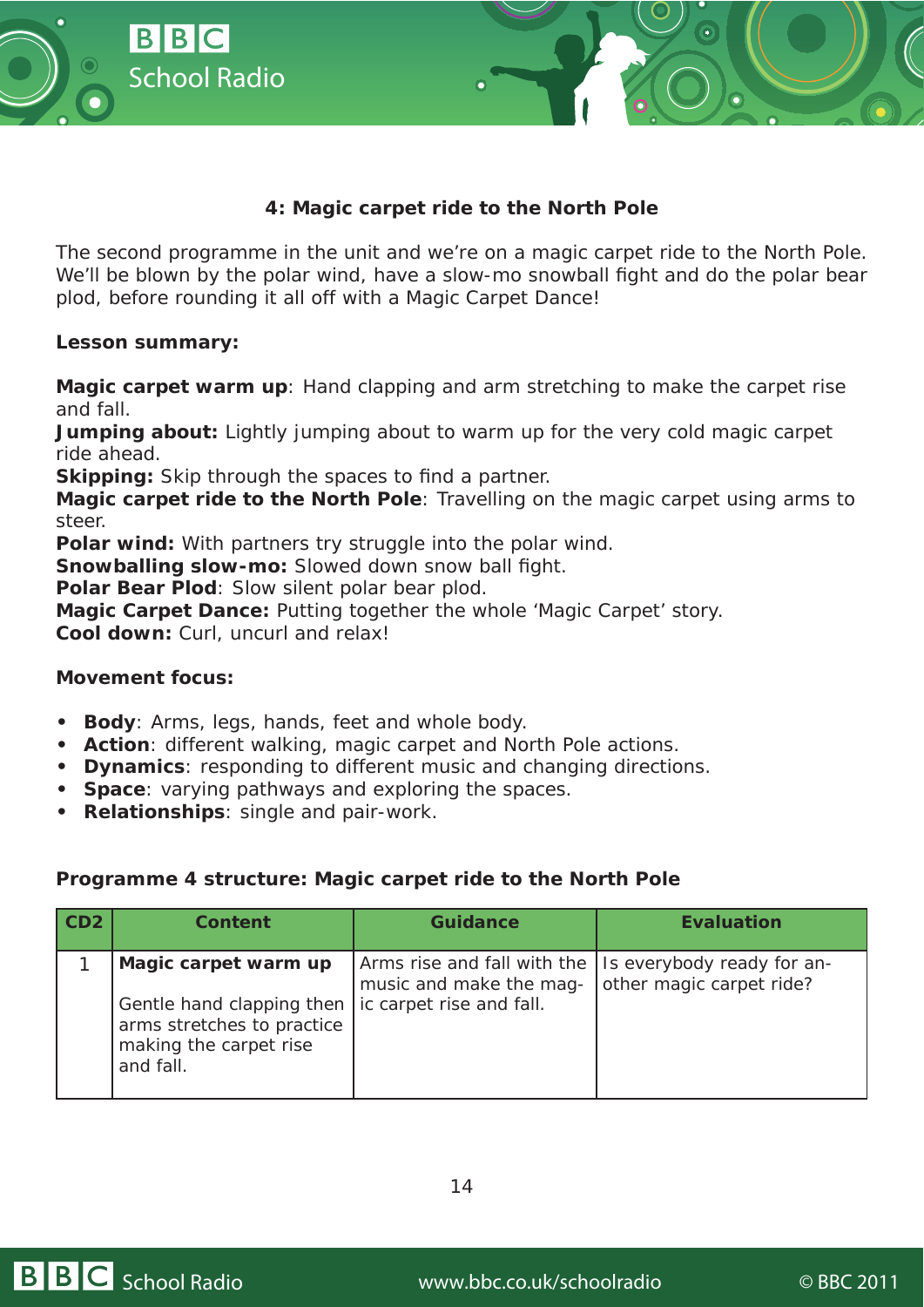



School Radio

BBC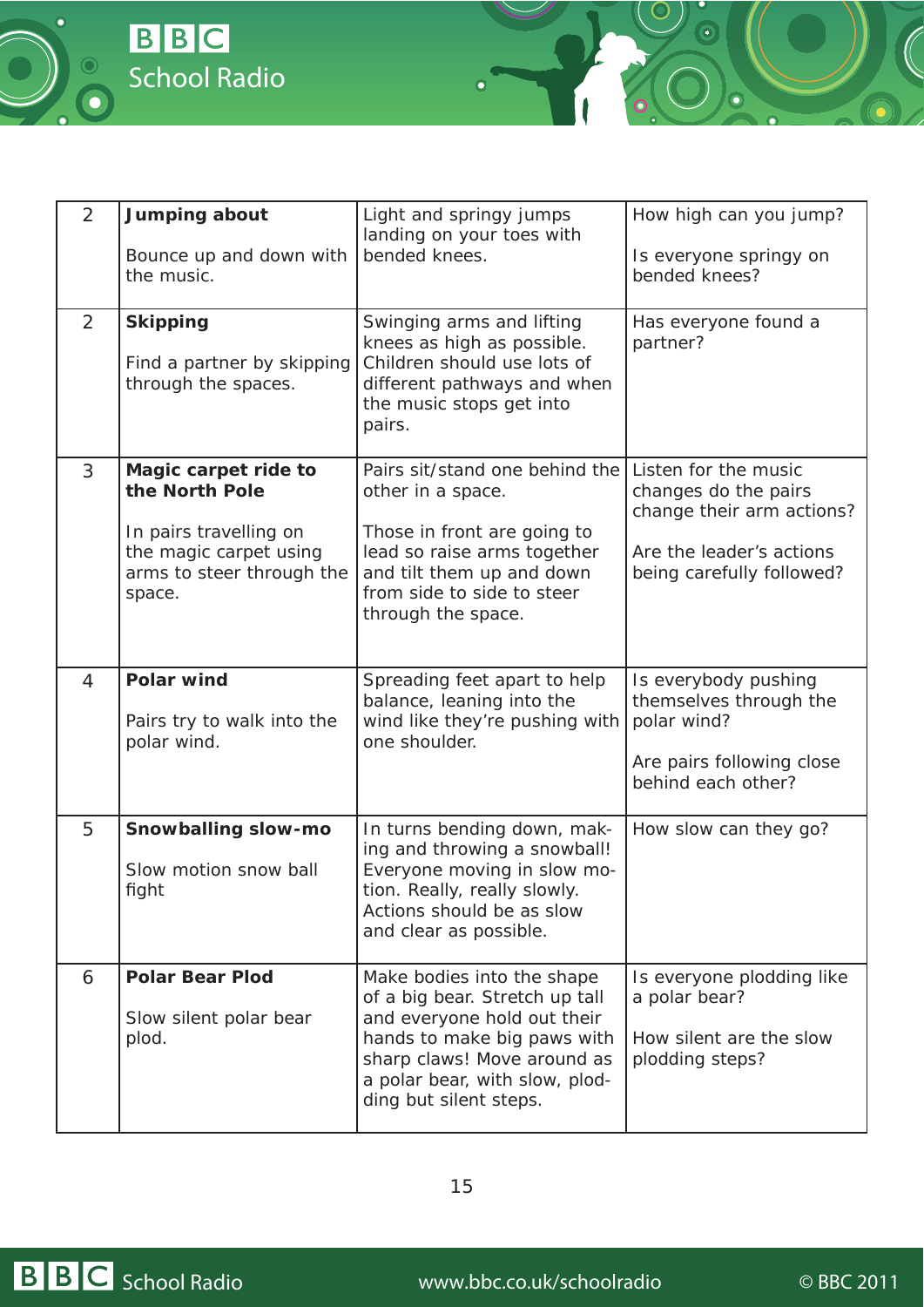| 7<br>to<br>9<br>dance. | <b>Magic Carpet Dance</b><br>Putting some of the Magic<br>carpet moves together from<br>the unit to create one final | Working in pairs, listen<br>to the music to guide you<br>through the different move-<br>ments from the magic car-<br>pet unit:<br>- Rolling the carpet<br>- Carrying it home<br>- Travelling on the Carpet<br>- Tropical island - Monkeys<br>- Carpet ride - lift and soar<br>- North pole - Polar bear<br>plod<br>- Magic Carpet ride home | Is everyone changing<br>movement with the<br>music?<br>Are pairs working to-<br>gether and copying each<br>other's movements? |
|------------------------|----------------------------------------------------------------------------------------------------------------------|---------------------------------------------------------------------------------------------------------------------------------------------------------------------------------------------------------------------------------------------------------------------------------------------------------------------------------------------|-------------------------------------------------------------------------------------------------------------------------------|
| 10<br>Cool down        | It's time to relax and wind<br>down from our magic carpet                                                            | Take big deep breaths.<br>Curl knees in and then<br>stretch arms and legs out.                                                                                                                                                                                                                                                              | Is everybody relaxed?<br>Next time we explore Au-<br>tumnal themes.                                                           |

 $\frac{1}{2}$ 

 $\overline{\ell}$ 



BBC<br>School Radio

 $\mathbf{\Theta}$ 

 $\bullet$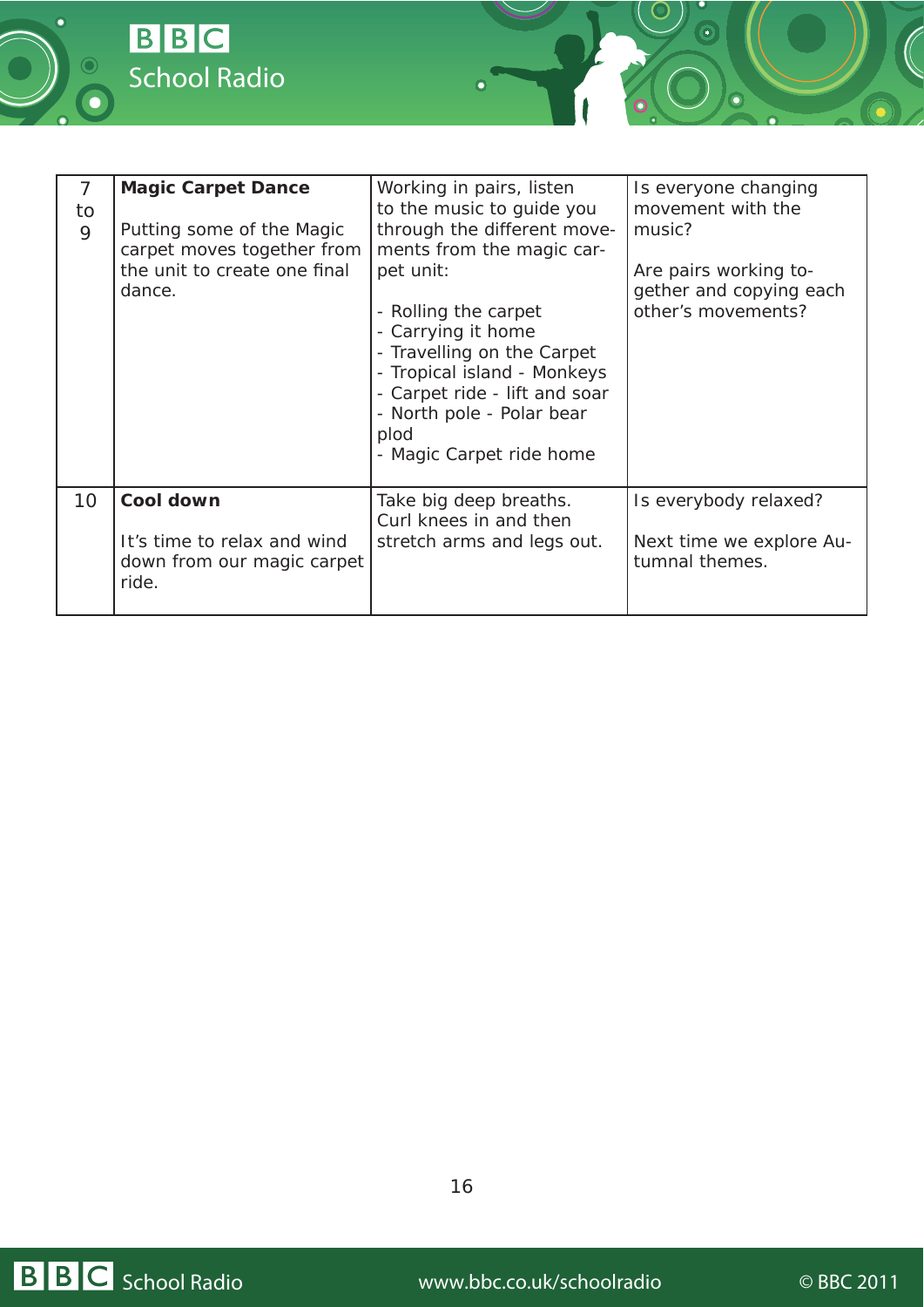

# Unit 3 - Autumn

#### **5: Autumn harvest**

This is the first of a four part unit concentrating on Autumnal themes. In this programme we focus on movement and the Autumn Harvest. It concentrates on natural plant movements, old fashioned and then modern harvesting and making and sharing foods, the programme ends with an Autumn Harvest Circle Dance.

#### **Lesson summary:**

**Warm up:** Stretching, reaching towards toes, running on spot, putting on boots.

**'Old fashioned' harvesting:** Swishing and chopping then lifting the corn from low to high

**Modern combine harvester:** creating a moving combine harvester with mechanical movements.

**Making and sharing food:** picking, stirring, kneading and sharing the autumn harvest.

**Circle dance**: In a circle - walk, clap and then perform each of the dances we have done.

**Cool down:** Time to dangle like a scarecrow for a doze in the sunset!

#### **Movement focus:**

- **Body:** Arms, legs, hands, feet and whole body.
- **Action:** natural, work-actions and mechanical movements
- **Dynamics:** levels (high, medium and low) and changing speeds.
- **Space:** using space in a dance narrative.
- **Relationships:** pair-work and groups co-operating together.

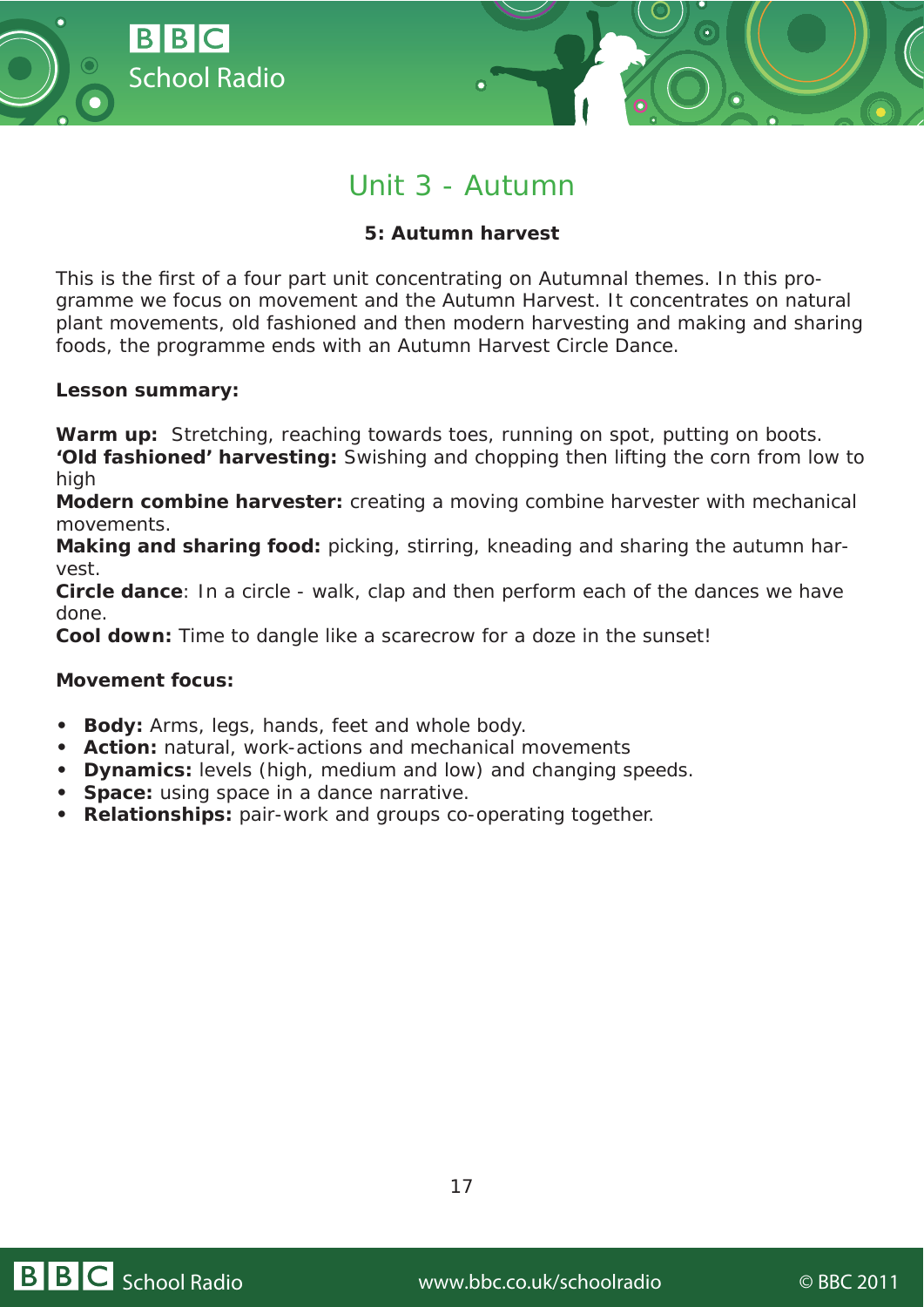

### **Programme 5 structure: Autumn harvest**

| CD <sub>2</sub>  | <b>Content</b>                                                                                                                                                                                                                                                                                                                      | <b>Guidance</b>                                                                                                                                                                                                                           | <b>Evlauation</b>                                                                                    |
|------------------|-------------------------------------------------------------------------------------------------------------------------------------------------------------------------------------------------------------------------------------------------------------------------------------------------------------------------------------|-------------------------------------------------------------------------------------------------------------------------------------------------------------------------------------------------------------------------------------------|------------------------------------------------------------------------------------------------------|
| 11               | Warm up<br>We're scarecrows standing in<br>an autumn field. Arms lift out<br>to the sides, lift heads and<br>shake your wiggly toes away!<br>Next pretend to be a plant,<br>start low curled tight, then<br>stretch up high with the mu-<br>sic.                                                                                    | Growing plant movements.<br>Contrast smooth and spiky<br>shapes.<br>As arms rise fingers can<br>wiggle like seeds at the<br>top of stalks and bodies<br>turn as if being blown in<br>the wind.                                            | Is everyone ready to<br>harvest?                                                                     |
| 12<br>&<br>13    | 'Old fashioned' harvesting<br>Travel back in time to harvest<br>the old fashioned way with the<br>one handed sickle and the two<br>handed scythe.<br>In pairs practice swishing and<br>chopping actions.<br>When the music changes find<br>another pair and use a pitch<br>fork to load up you corn from<br>the ground into a cart. | Focus on hand-actions and<br>arm-actions.<br>Work with care, focus on<br>each task and don't rush.<br>Move with the changes<br>and rhythm of the music<br>particularly when working<br>in the bigger group lifting<br>corn into the cart. | Can you keep in time<br>with the rhythm of the<br>music?                                             |
| 14<br>$\&$<br>15 | <b>Modern combine harvester</b><br>In groups make a combine<br>harvester with machine move-<br>ments. Hands and legs linking,<br>grain moving by being jiggled<br>and rolled.                                                                                                                                                       | A chance for the group to<br>come up with their own<br>inventive machine move-<br>ments.<br>Concentrate on how the<br>corn proceeds through the<br>movement.                                                                              | Are you moving together<br>as a combine harvester?<br>Are the movements me-<br>chanical and precise? |

 $\bullet$ 

BBC School Radio www.bbc.co.uk/schoolradio © BBC 2011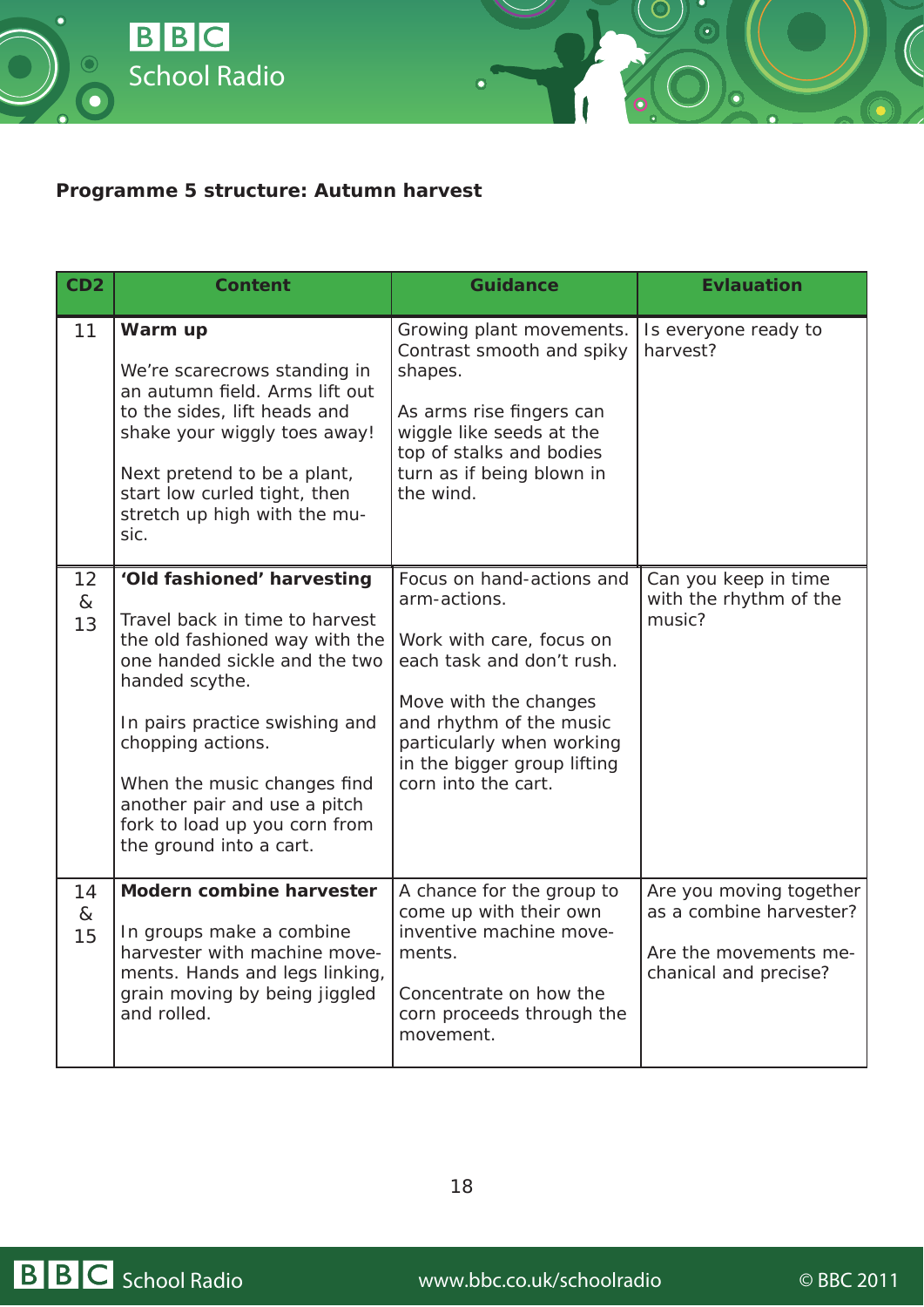

| 16             | <b>Making and sharing food</b><br>Move around the space mak-<br>ing and sharing the food.             | Picking fruit by lifting and<br>reaching with arms, mak-<br>ing bread with kneading-<br>and-mixing movements,<br>stirring-and-pouring soup<br>or jam and finally loading<br>trays and handing over dif-<br>ferent kinds of food, mak-<br>ing thank-you gestures.    | Are the 'making and<br>sharing' actions clear,<br>can you tell what they<br>are doing?                          |
|----------------|-------------------------------------------------------------------------------------------------------|---------------------------------------------------------------------------------------------------------------------------------------------------------------------------------------------------------------------------------------------------------------------|-----------------------------------------------------------------------------------------------------------------|
| 17<br>to<br>19 | <b>Circle dance</b><br>Put all the movements to-<br>gether into an Autumn Circle<br>Dance.            | In one or two large circles<br>hold hands and walk round<br>for 8 counts then stand<br>still and clap a simple pat-<br>tern for 8 counts.                                                                                                                           | Is everyone walking and<br>clapping in time with the<br>music?                                                  |
|                | In a circle - walk, clap and<br>then perform each of the<br>dances performed during the<br>programme. | This is done 5 times and<br>between the circle move-<br>ments there'll be smooth<br>and spiky plant-growing<br>actions, sickles, scythes<br>and pitch-forks (swish-<br>ing and lifting), combine-<br>harvester movements and<br>making and sharing food<br>actions. | Can the children per-<br>form each of the four<br>autumn harvest dances<br>between the walking<br>and clapping? |
| 20             | <b>Cool down</b><br>In the sunset its time to<br>stretch and relax like an old<br>scarecrow.          | Holding arms out with a<br>floppy body. Stretch and<br>roll heads from side to<br>side.                                                                                                                                                                             | Next time we concen-<br>trate on the Autumn<br>weather.                                                         |

 $\bigodot$ 

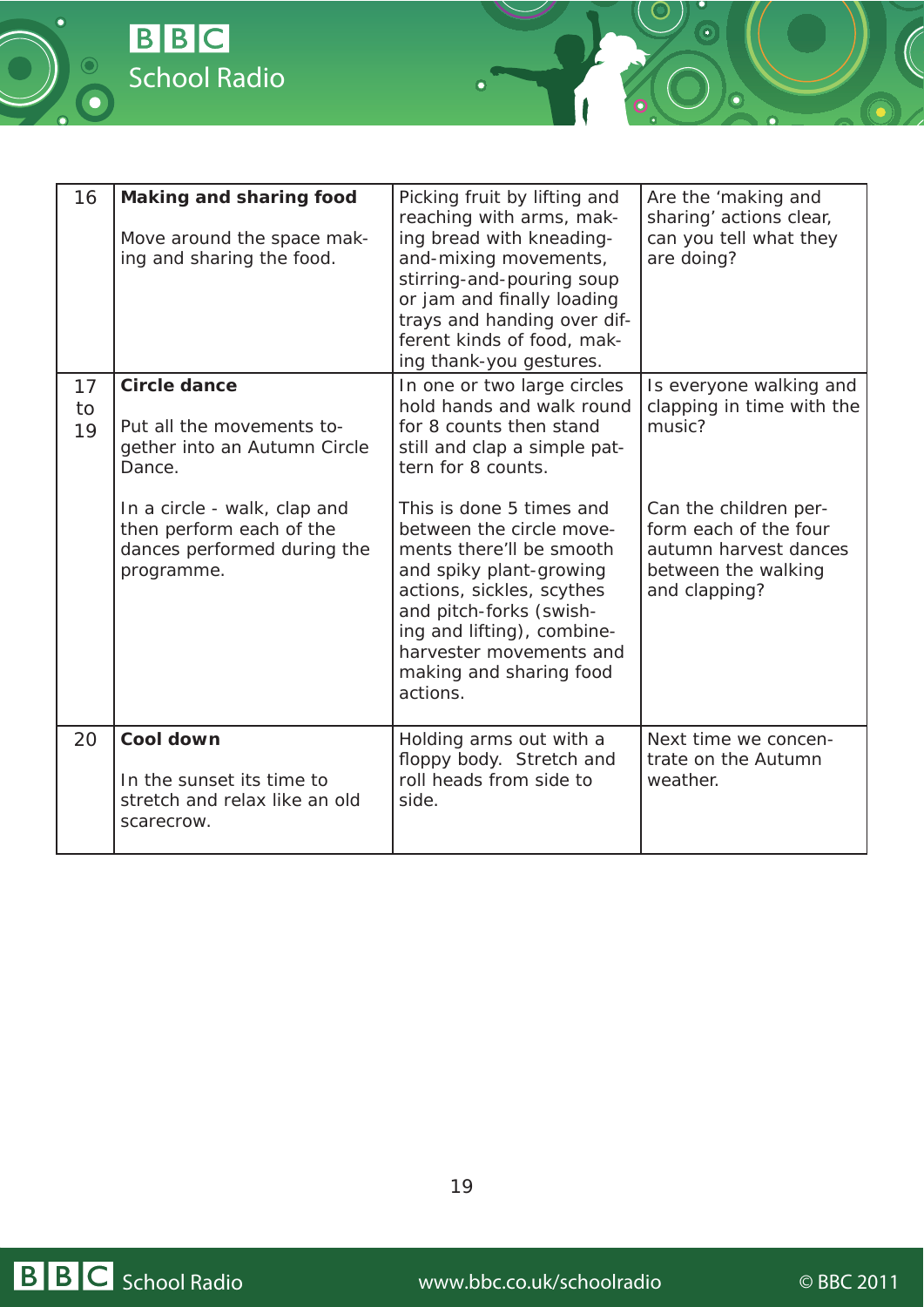

#### **6: Autumn weather**

This second of four programmes about Autumn. We'll be exploring the autumn rain and puddle jumping, then when the wind picks up we'll be blowing about like leaves and other objects. Then we'll try flying a kite before putting everything together.

#### **Lesson summary:**

**Warm up:** stretching, reaching towards toes, running on spot, putting on boots. **Puddle jumping**: splash in puddles and swing your umbrellas! Autumn leaves: be leaves floating and blowing to the ground. **Autumn wind:** with one as the 'wind' scooping and touching the others who react. **Flying a kite:** in pairs working together create patterns on the floor and in the sky. **Autumn scene:** the best of our weather moves put together. **Cool down:** like a kite slowly flop to the floor!

#### **Movement focus:**

- **Body:** Whole body and isolated parts.
- **Action:** Natural weather movements.
- **Dynamics**: Varying speed of movements.
- **Space:** Awareness of one's own space and in relation to others.
- **Relationships:** pair-work and groups co-operating together.

#### **Programme 6 structure: Autumn weather**

| CD2           | <b>Content</b>                                                                                                                                                                                                                                                           | <b>Guidance</b>                                                                                                                    | <b>Evaluation</b>                                     |
|---------------|--------------------------------------------------------------------------------------------------------------------------------------------------------------------------------------------------------------------------------------------------------------------------|------------------------------------------------------------------------------------------------------------------------------------|-------------------------------------------------------|
| 21<br>&<br>22 | Warm up<br>Curled up tight in bed, when the alarm<br>clock rings jump out and stretch arms<br>wide to open the curtains.<br>Slow stretches, reaching up, then fin-<br>gers become clouds and raindrops wig-<br>gling down. Move about the room like<br>a passing shower. | Use stretches to wake your<br>body up.<br>Delicate rain drop pattering<br>for fingers.<br>Use the changing speeds in<br>the music. | Is everyone<br>ready for some<br>autumn weath-<br>er? |
| 23            | <b>Puddle jumping</b><br>Put on a coat and wellies and bring<br>your umbrella! Splashing in puddles<br>and then lifting and waving about the<br>umbrellas.                                                                                                               | Focus on keeping in rhythm<br>with the music and chang-<br>ing directions.                                                         | Can you jump<br>in time with<br>the music?            |

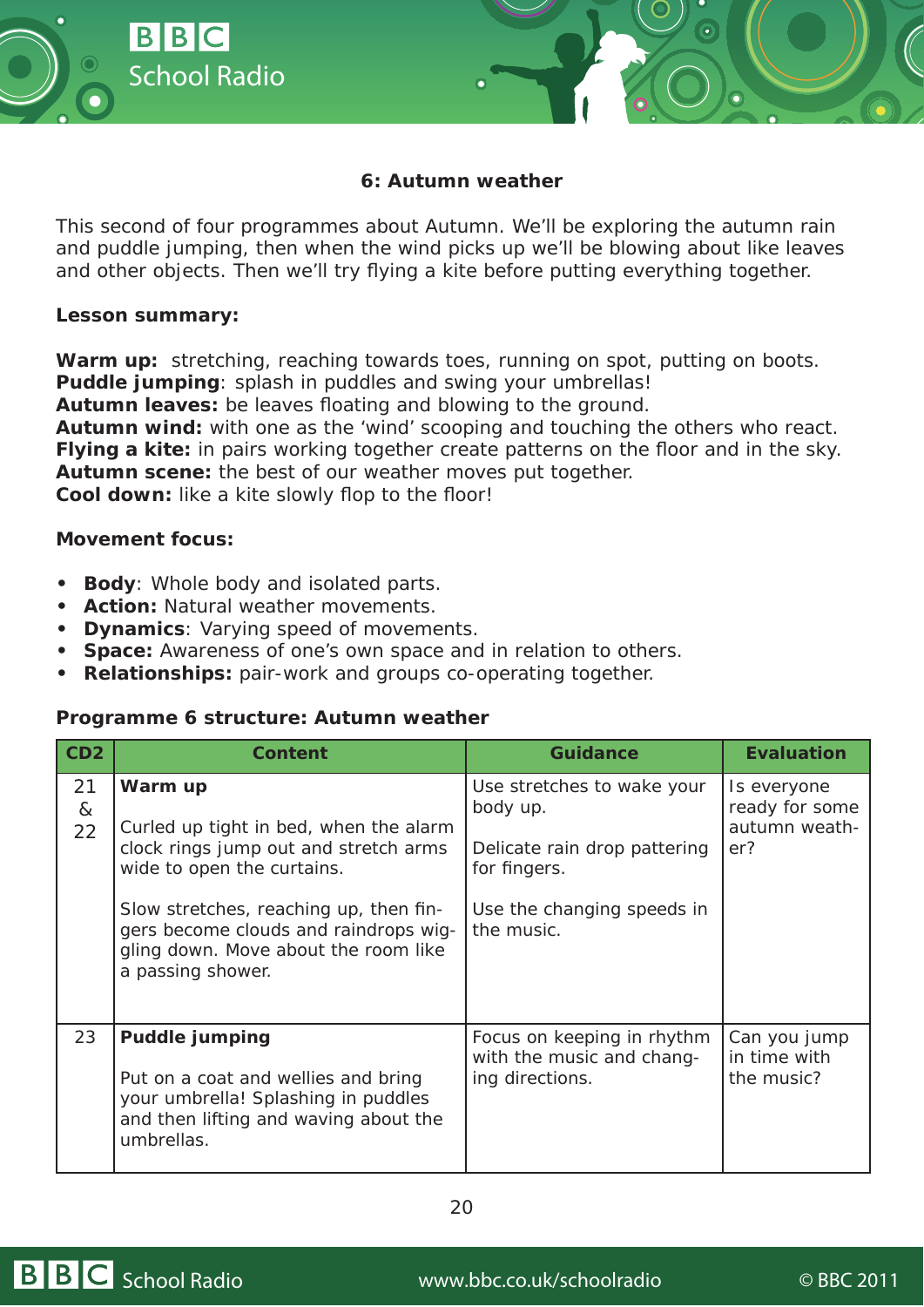

| 24<br>&<br>25 | <b>Autumn leaves</b><br>In pairs, hands make leaf<br>shapes, bodies rise and fall like<br>autumn leaves.                                                    | Hands should lead the<br>movement, like spinning<br>and falling leaves.<br>Partner's copy and mirror<br>movements.<br>Travel in curvy pathways.                                                                                                                                                                                                                                                              | Are pairs copying and<br>mirroring each other's<br>moves?<br>Are hands and fingers<br>leading the falling<br>leaves movements?   |
|---------------|-------------------------------------------------------------------------------------------------------------------------------------------------------------|--------------------------------------------------------------------------------------------------------------------------------------------------------------------------------------------------------------------------------------------------------------------------------------------------------------------------------------------------------------------------------------------------------------|----------------------------------------------------------------------------------------------------------------------------------|
| 26            | <b>Autumn wind</b><br>It's getting windy!<br>In groups, one person becomes<br>the 'wind' and the others differ-<br>ent 'things' that can be blown<br>about. | The 'wind' twirls about us-<br>ing hand scoops to touch<br>the 'things' and make them<br>move.<br>When touched by the wind<br>the things will spin and<br>spiral.                                                                                                                                                                                                                                            | Is the wind caus-<br>ing movement of the<br>things?<br>Is everyone working<br>together?<br>Be careful not to<br>bump neighbours! |
| 27<br>&<br>28 | Flying a kite<br>In pairs one is the flier and one<br>the kite. Create patterns on<br>the ground and in the air whilst<br>working together.                 | Flier - use hands to feed<br>out the line, leaning back<br>keeping feet and legs<br>planted on the floor, bend-<br>ing knees to keep ground-<br>ed.<br>Kite - stretch arms out to<br>the sides like a kite, with<br>the whole-body sway from<br>side-to-side: stretch up<br>high and bob low, keep-<br>ing movement light and<br>bouncy. Pairs should re-<br>spond to the swings-and-<br>turns in the music. | Are the Flier and Kite<br>working together,<br>responding to the<br>music?                                                       |
| 29            | <b>Autumn scene</b><br>Perform the best of the moves<br>in an autumn scene in groups<br>of 4 to 6 in a triangular area.                                     | Working together perform;<br>• Puddle jumping,<br>• Autumn leaves falling<br>• Autumn wind                                                                                                                                                                                                                                                                                                                   | Listen for the music<br>changes, to indicate a<br>different dance.                                                               |
| 30            | Cool down<br>Time to cool down and pretend<br>to be kites, flopping down to<br>earth as the wind disappears.                                                | Slowly lie down and<br>stretch.                                                                                                                                                                                                                                                                                                                                                                              | Next time we'll be<br>autumn fireworks!                                                                                          |

 $\frac{1}{2}$ 

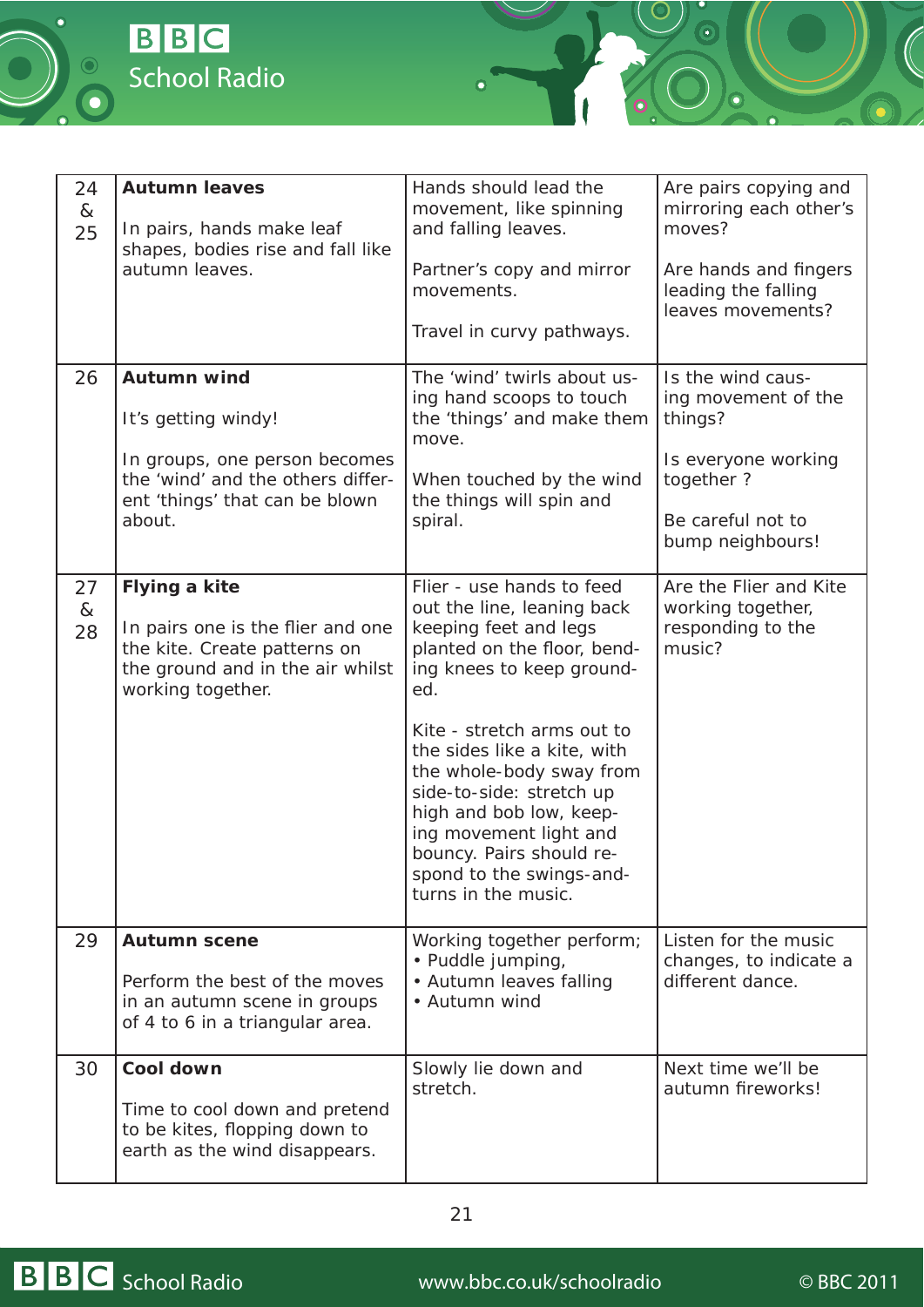

#### **7: Autumn fi reworks**

Get ready to sizzle, crack, blast and whoosh! Fireworks night is the setting of our third programme in this unit about Autumn. We'll warm up and go to the firework display where our moves will be the star attraction. Arm, leg and body moves on different pathways to create a stunning fireworks display at the end!

#### **Lesson summary:**

**Warm up:** Jog on the spot, patting chest and rubbing shoulders.

**Meet and greet:** At the firework display move around meeting and greeting.

**Sizzle, snapple, CRACK: Jumpy fireworks at funny angles.** 

**Blast, K-pow, whizz-whirl:** Jumping down straight and curvy pathways, swirling and twirling.

**Whoosh! Firework display:** Final display incorporating all the moves and a final rocket.

**Cool down**: Relax with some sparkler action.

#### **Movement focus:**

- **Body:** Coordinated whole body action.
- **Action:** Firework movements.
- **Dynamics:** Varying speed of movements, concentrating on fast actions!
- **Space:** Varying pathways straight and curvy.
- **Relationships:** Individual, pair-work and groups co-operating together.

#### **Programme 7 structure: Autumn fireworks**

| CD <sub>3</sub> | Content                                                                                                                       | <b>Guidance</b>                                                                                                                                               | <b>Evaluation</b>                                                   |
|-----------------|-------------------------------------------------------------------------------------------------------------------------------|---------------------------------------------------------------------------------------------------------------------------------------------------------------|---------------------------------------------------------------------|
|                 | Warm up<br>Warm up by running on the<br>spot and rubbing arms, chest<br>and shoulders. Tug on a wooly<br>hat too!             | Try to pat and rub arms,<br>chest and shoulders with<br>the rhythm of the music.                                                                              | Is everybody warmed<br>up and ready to be<br>fireworks?             |
| 2               | <b>Meet and greet</b><br>At the firework display, move<br>around the room meeting<br>and greeting your friends and<br>family. | Really 'communicate' with<br>others with smiles, waves,<br>high fives etc.<br>Try to show different ages<br>of people from the very<br>young to the very old. | Can you 'communicate'<br>with everyone at the<br>fireworks display? |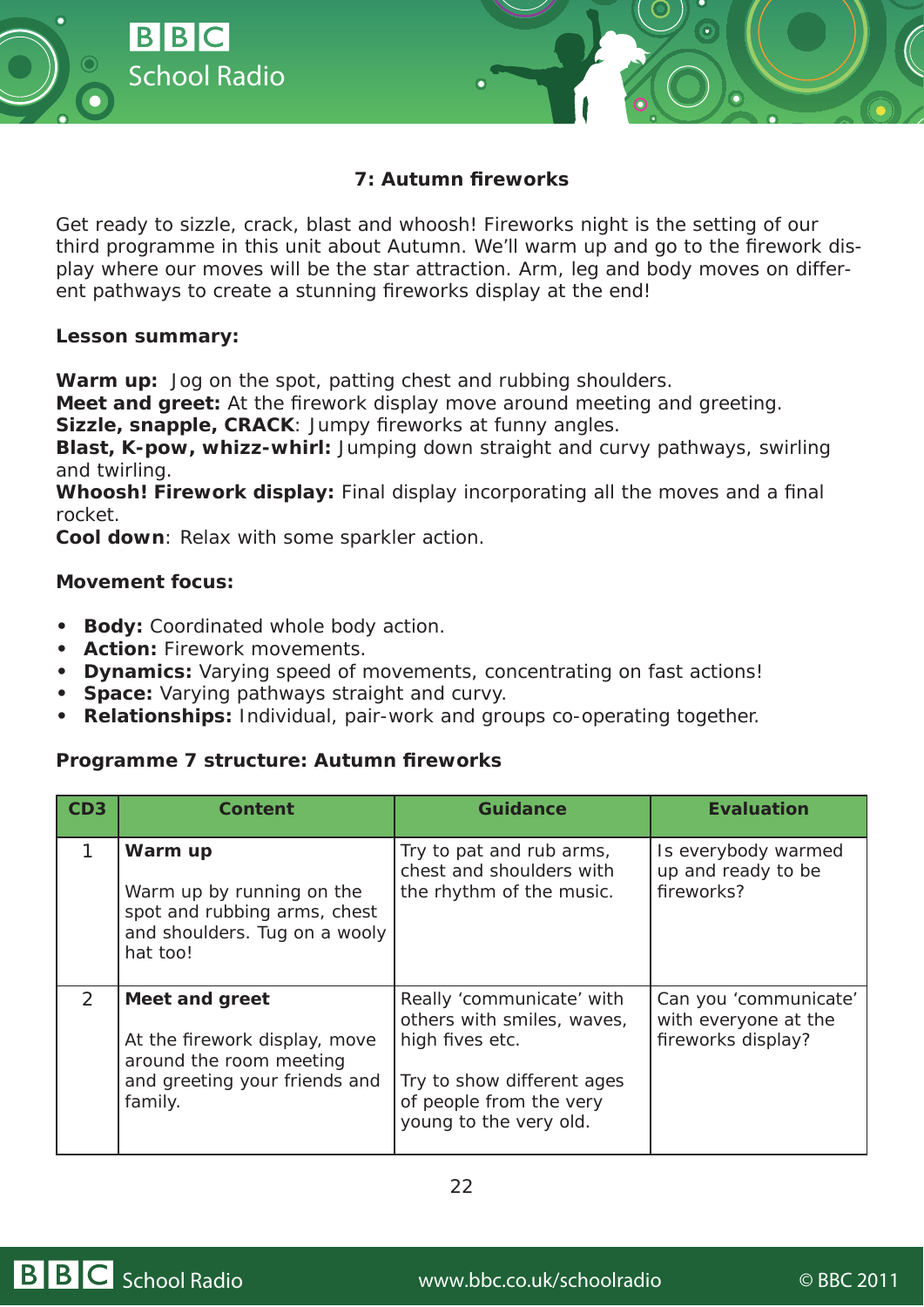



10 **Cool down** 

terns in the air.

BBC

Relax by making sparkler pat-

Gently wave your sparklers

in the air.

Next time we'll be ani-

mals in autumn.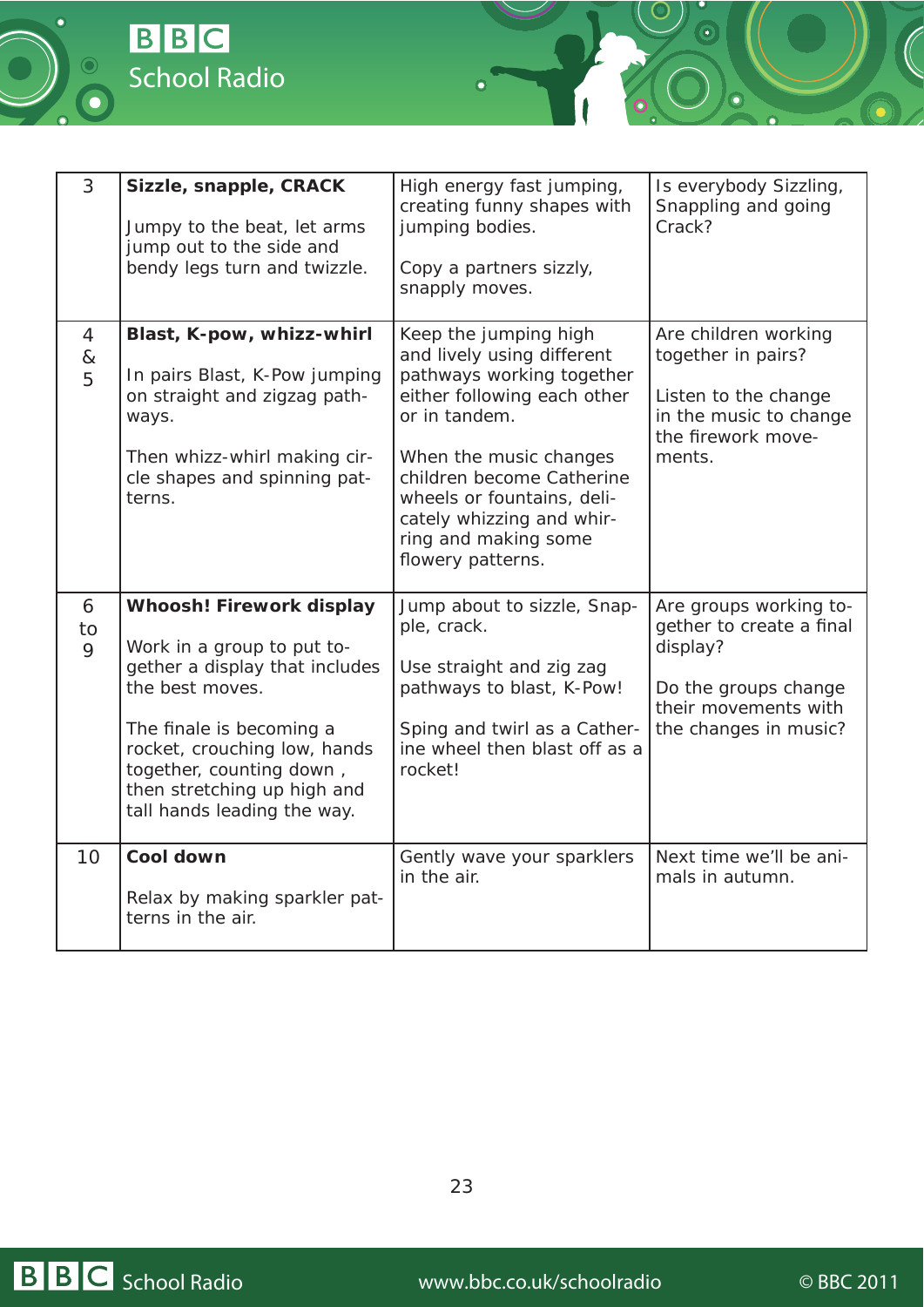

This is the final part of the *Let's Move* unit on Autumn. Its focus is animal actions in autumn, so we have a squirrel scamper, a geese migration dance, frogs jumping and swimming and an Animal line dance combining all the movements to finish with.

#### **Lesson summary:**

School Radio

BBC

**Warm up:** Hedgehogs curling up and stretching out.

**Squirrel Scamper:** climbing tree, scampering down branches, grabbing acorns and hiding them.

**Birds migrating** waddle then use arms as wings, swooping, gliding and spinning. **Frog jumping and swimming:** Springy frog jumps followed by arm and leg swimming actions.

**Animal line dance:** All the animal moves in one final line dance performance. **Cool down:** Curl back down like a sleepy hedgehog!

#### **Movement focus:**

- **Body:** Tension and relaxation.
- **Action:** Animal movements.
- **Dynamics:** Levels (high, medium and low) and changing speeds.
- **Space:** Exploring the space with varying pathways.
- **Relationships:** Pair-work and groups co-operating together.

#### **Programme 8 structure: Autumn animals**

| CD3             | <b>Content</b>                                                                                                                                                                                                                       | <b>Guidance</b>                                                                                  | <b>Evaluation</b>                          |
|-----------------|--------------------------------------------------------------------------------------------------------------------------------------------------------------------------------------------------------------------------------------|--------------------------------------------------------------------------------------------------|--------------------------------------------|
| 11              | Warm up<br>A hedgehog warm up - Curl down<br>into a tight ball on the floor -<br>gradually uncurl. Stretch out legs<br>then arms. Bend to one side and<br>then the other and sniff the air.                                          | Slow and careful uncurling.<br>Stretching limbs and bending<br>bodies.                           | Is everybody<br>warmed up?                 |
| 12 <sup>2</sup> | <b>Squirrel Scamper</b><br>Find the acorns! Climbing a tree<br>by reaching with arms and legs.<br>Then scampering down branches<br>and reaching to grab an acorn<br>then scampering back and either<br>digging or hiding it up high. | Hold arms and hands like squir-<br>rel paws and use quick move-<br>ments in time with the music. | Are the squir-<br>rels light and<br>quick? |

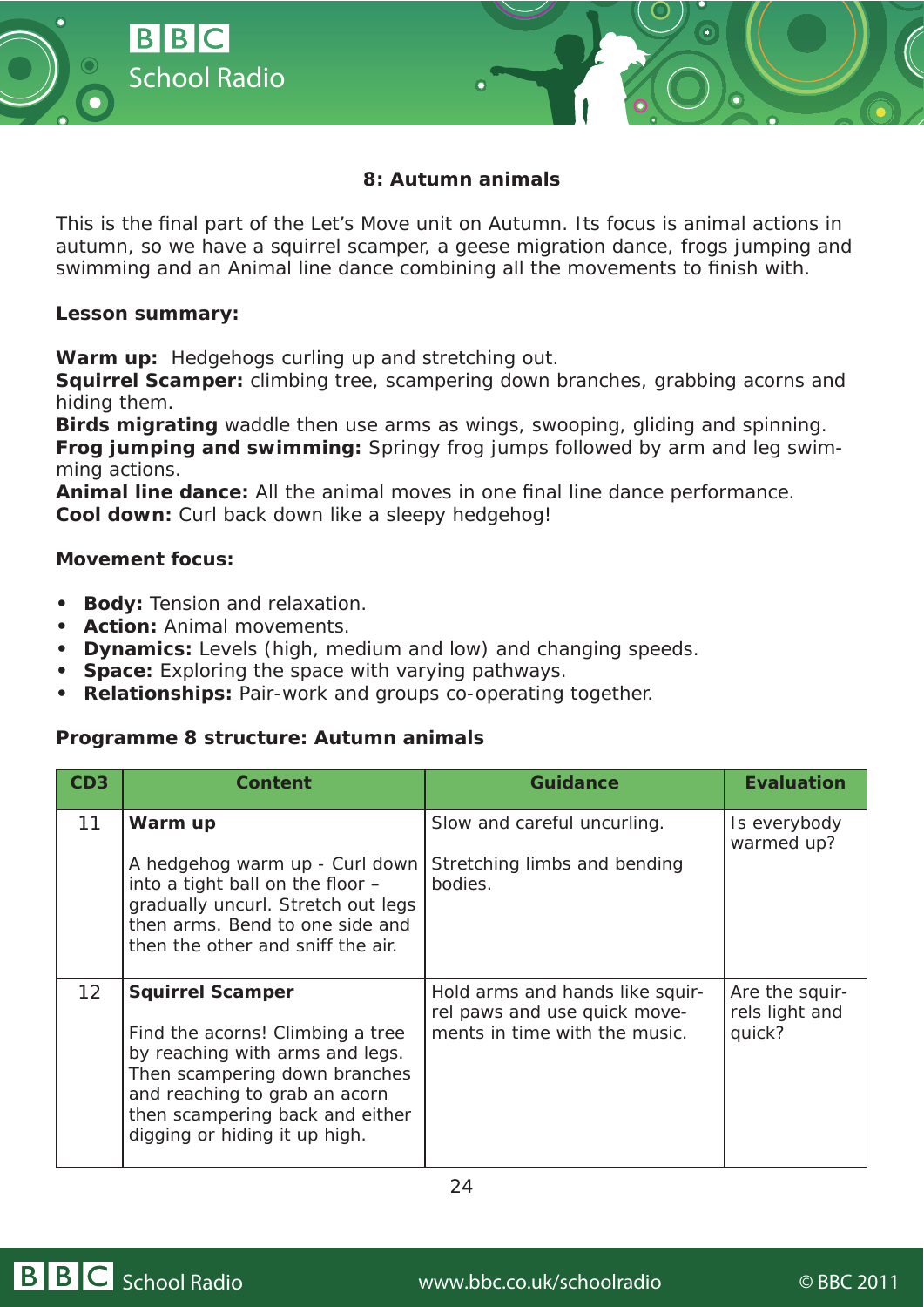

| 13<br>$\&$<br>14 | <b>Birds migrating</b><br>Do a waddle walk, then start<br>to flap your arms and fly up<br>in to the sky. Swoop and rise,<br>change direction, twist and<br>turn. | Be careful not to bump into<br>each other.<br>In groups of 3 take it in<br>turns to lead a migrating<br>group, copying twists, turns<br>and flying movements.                                                                                                                                                                                                                                                                     | Are the migrating<br>geese moving together<br>following the leader?                                                                                 |
|------------------|------------------------------------------------------------------------------------------------------------------------------------------------------------------|-----------------------------------------------------------------------------------------------------------------------------------------------------------------------------------------------------------------------------------------------------------------------------------------------------------------------------------------------------------------------------------------------------------------------------------|-----------------------------------------------------------------------------------------------------------------------------------------------------|
| 15<br>$\&$<br>16 | Frog jumping and swim-<br>ming<br>Frog jumping and frog swim-<br>ming.                                                                                           | Jump on long springy legs,<br>with bendy knees.<br>Then jump about linking<br>arms with a partner, co-<br>ordinate the jumping.<br>When the music changes<br>stretch out your arms and<br>legs and pretend to swim<br>like a frog! Use arms and<br>legs!                                                                                                                                                                          | Are the frogs staying<br>time with the music<br>and each other?<br>Listen for the music-<br>changes to change<br>from jumping to swim-<br>ming.     |
| 18<br>&<br>19    | <b>Animal line dance</b><br>In a line formation do the<br>animal moves when called.                                                                              | Listen carefully to the called<br>out dance moves. They are:<br>- Squirrel climbing<br>- Squirrels scuttle forward,<br>- Squirrels scuttle back<br>- Pass the acorns down the<br>lines!<br>- Geese arm flaps, swish<br>one way and then the other.<br>All hold hand swooping<br>down, soaring up together.<br>- Frogs – link arms, froggy<br>hop forward for two beats,<br>then Froggy hop backwards<br>for two beats and repeat. | Is everyone listening<br>out for the moves to be<br>'called'?<br>Can the line work<br>together to pass the<br>acorns, flap arms and<br>froggy jump? |
| 20               | Cool down<br>Hedgehog warm down.<br>Stretching out then curling<br>down into a ball and lie still.                                                               | Listen to the soft sound and<br>relax your body.                                                                                                                                                                                                                                                                                                                                                                                  | Next time we join the<br>Three Kings for their<br>epic journey.                                                                                     |

 $\odot$ 

 $\frac{1}{2}$ 

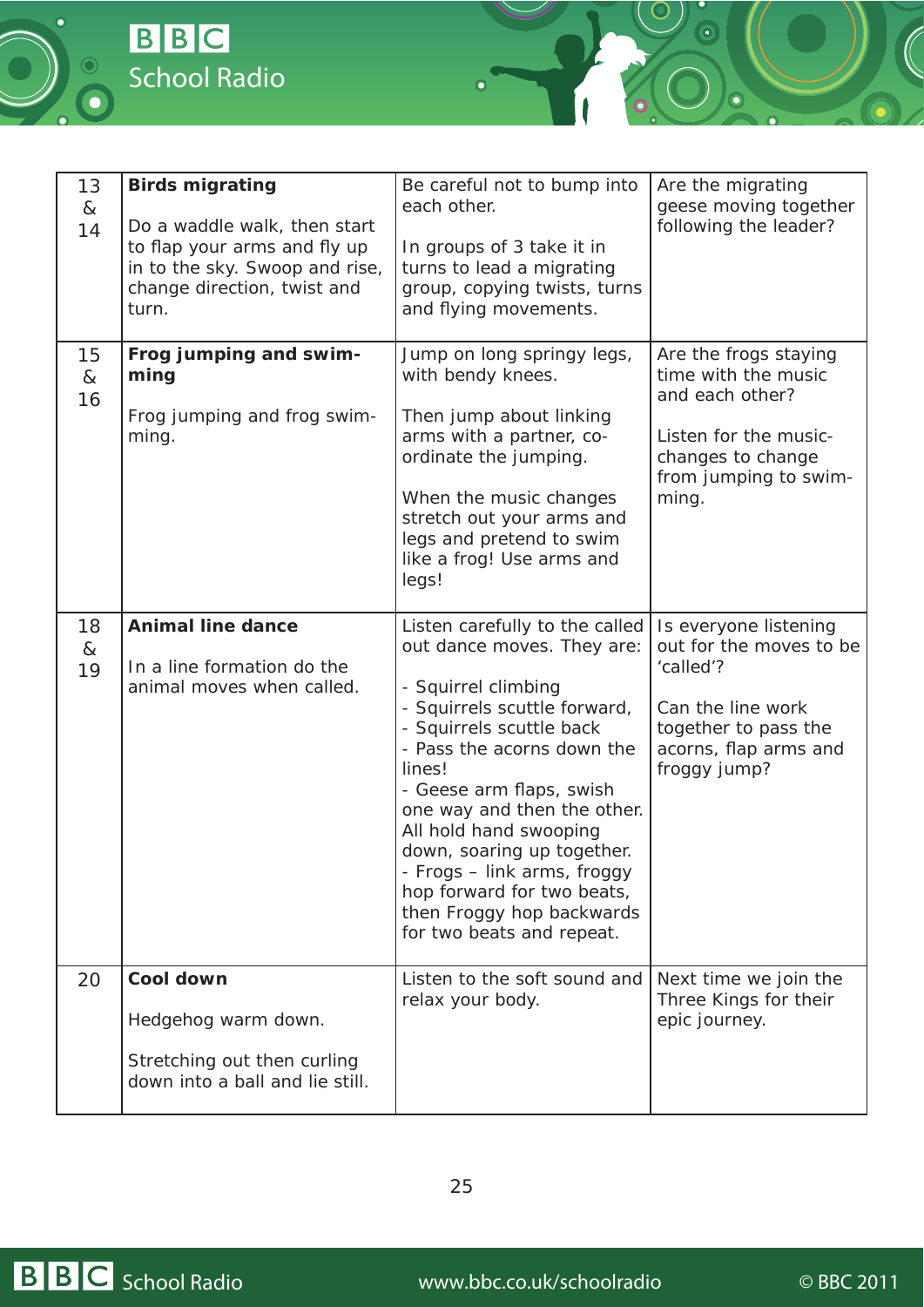

# Unit 4 – The journey of the Magi

#### **9: In search of Baby Jesus**

This is a two part unit concentrating on the journey of the Magi - the Three Kings - on their way to find the Baby Jesus in the Christmas story. In the first programme we focus on star and king walking actions where rhythm and working together is particularly important.

#### **Lesson summary:**

**Warm up:** Skipping and freezing in snowflake and snowball shapes.

**Getting dressed:** Become Kings putting on a robe, crown and sceptre.

**Kings walking:** Walk to the beat as regal Kings.

**Star twinkling:** Crouch low, stretching up and out, fluttering fingers.

**Star jumping:** Jump whilst bending and straightening arms and opening and closing hands.

**Kings journey:** Kings walking including pointing to the star.

**Star jumping and spinning:** Turn on the spot whilst jumping.

**Group twinkling and King walking:** Groups take turns in twinkling like a star/walking like a king.

**Final procession:** One 'star' leads three 'kings' in a procession.

**Cool down**: Time to lie back and look at all the stars in the sky!

#### **Movement focus:**

- **Body:** Tension and relaxation.
- **Action:** Walking actions.
- **Dynamics:** Levels (high, medium and low) and changing speeds.
- **Space:** Varying pathways.
- **Relationships:** Pair-work and groups co-operating together.

#### **Programme 9 structure: In search of Baby Jesus**

| CD3 | <b>Content</b>                                                                                                         | <b>Guidance</b>                                                                                                                                                                                                  | <b>Evaluation</b>                                               |
|-----|------------------------------------------------------------------------------------------------------------------------|------------------------------------------------------------------------------------------------------------------------------------------------------------------------------------------------------------------|-----------------------------------------------------------------|
| 21  | Warm up<br>Get in the Christmas mood<br>with energetic skipping and<br>freezing in a snowflake then<br>snowball shape. | Skip in time with the music<br>listening out for the mo-<br>ment to freeze.<br>Freezing as a snowflake<br>should be stretching out<br>arms and legs wide. Freez-<br>ing as a snowball is small<br>and curled up. | Is everyone ready to<br>be the Three Kings on<br>their journey? |

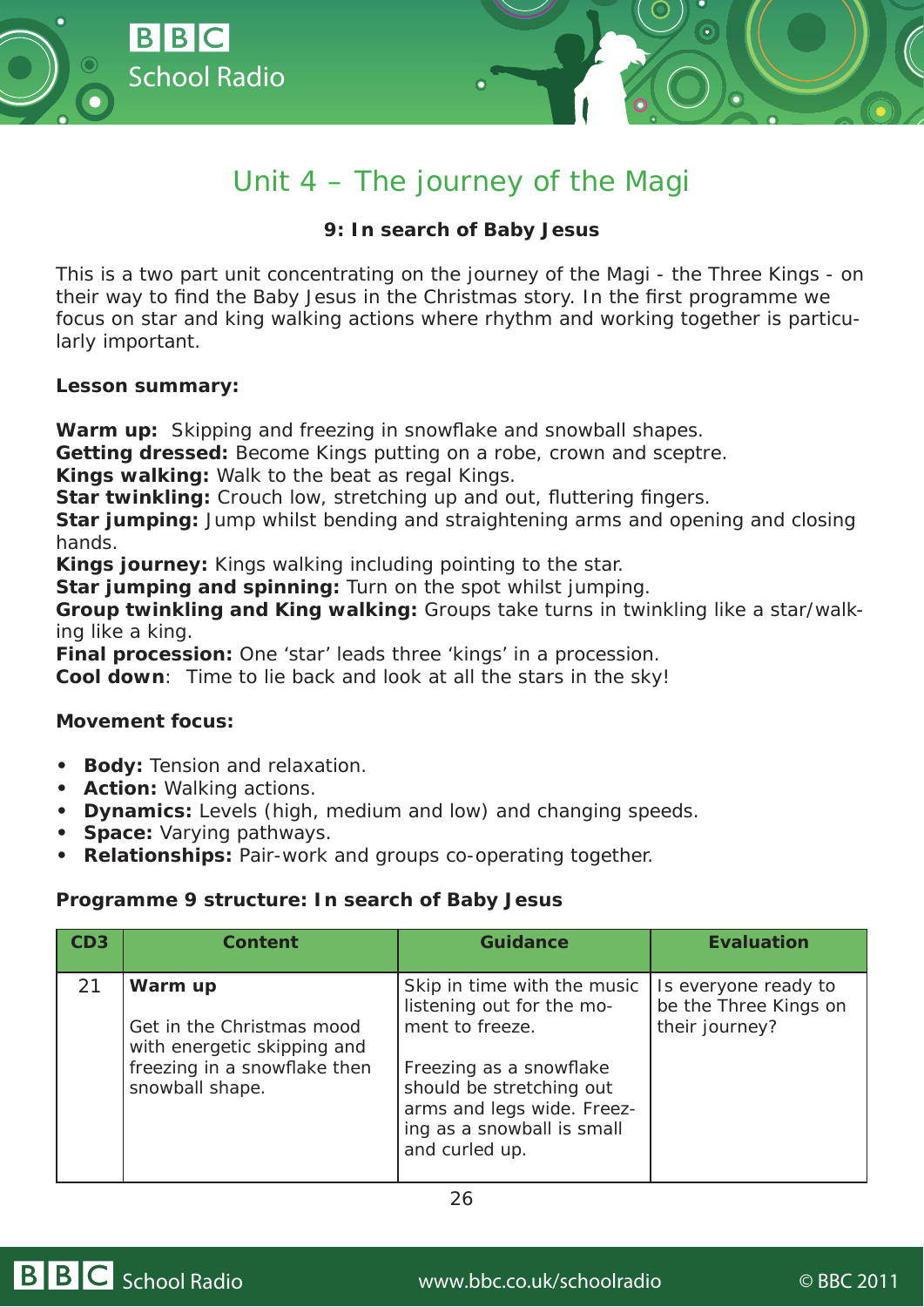

| 22               | <b>Getting dressed</b><br>Become a King by putting on<br>a robe, a crown on your head<br>and stand tall holding your<br>sceptre or stick.                                                      | Slow, regal actions, really<br>getting into the part of be-<br>ing a 'King'.                                     | Can the children put do<br>the actions slowly?                                 |
|------------------|------------------------------------------------------------------------------------------------------------------------------------------------------------------------------------------------|------------------------------------------------------------------------------------------------------------------|--------------------------------------------------------------------------------|
| 22               | <b>Kings walking</b><br>The first chance to walk like a<br>king.<br>Individually walk in time with<br>the beat of the music.                                                                   | Purposeful and important<br>striding.<br>Bodies held upright.                                                    | Are the kings walking<br>in time with the music?                               |
| 23               | <b>Star twinkling</b><br>Crouch down low, slowly<br>stand and really stretch your<br>arms upwards and outwards<br>and flutter your fingers.                                                    | Rising from a crouched<br>position stretch as wide as<br>possible with slow control-<br>led movements.           | Are the stars twin-<br>kling?                                                  |
| 23<br>$\&$<br>24 | <b>Star jumping</b><br>Jump up and down whilst<br>bending and straightening<br>arms and opening and closing<br>hands.                                                                          | High energy jumping with<br>added 'sparkle' from arm<br>and hand movments.                                       | Can the stars jump<br>in time and not bump<br>into each other?                 |
| 25<br>&<br>26    | Kings' journey<br>The Kings' journey continues.<br>More walking as kings includ-<br>ing in pairs with pointing to<br>the star included in the move-<br>ment. Also carry gifts for the<br>baby. | The pair sequence includes<br>walking to for four beats<br>then pointing to the star in<br>the sky for four.     | Are the pairs moving<br>together, walking and<br>pointing at the same<br>time? |
| 27               | Star jumping and spinning<br>Jump up and down, opening<br>and closing hands and bend-<br>ing and straightening arms.<br>This time, turn on the spot, as<br>you jump.                           | Incorporating turning or<br>spinning into the star jump-<br>ing movements.<br>High energy and fast ac-<br>tions. | Stars should move fast<br>but not bump into each<br>other.                     |

 $\odot$ 

 $\overline{\ell}$ 

BBC School Radio www.bbc.co.uk/schoolradio © BBC 2011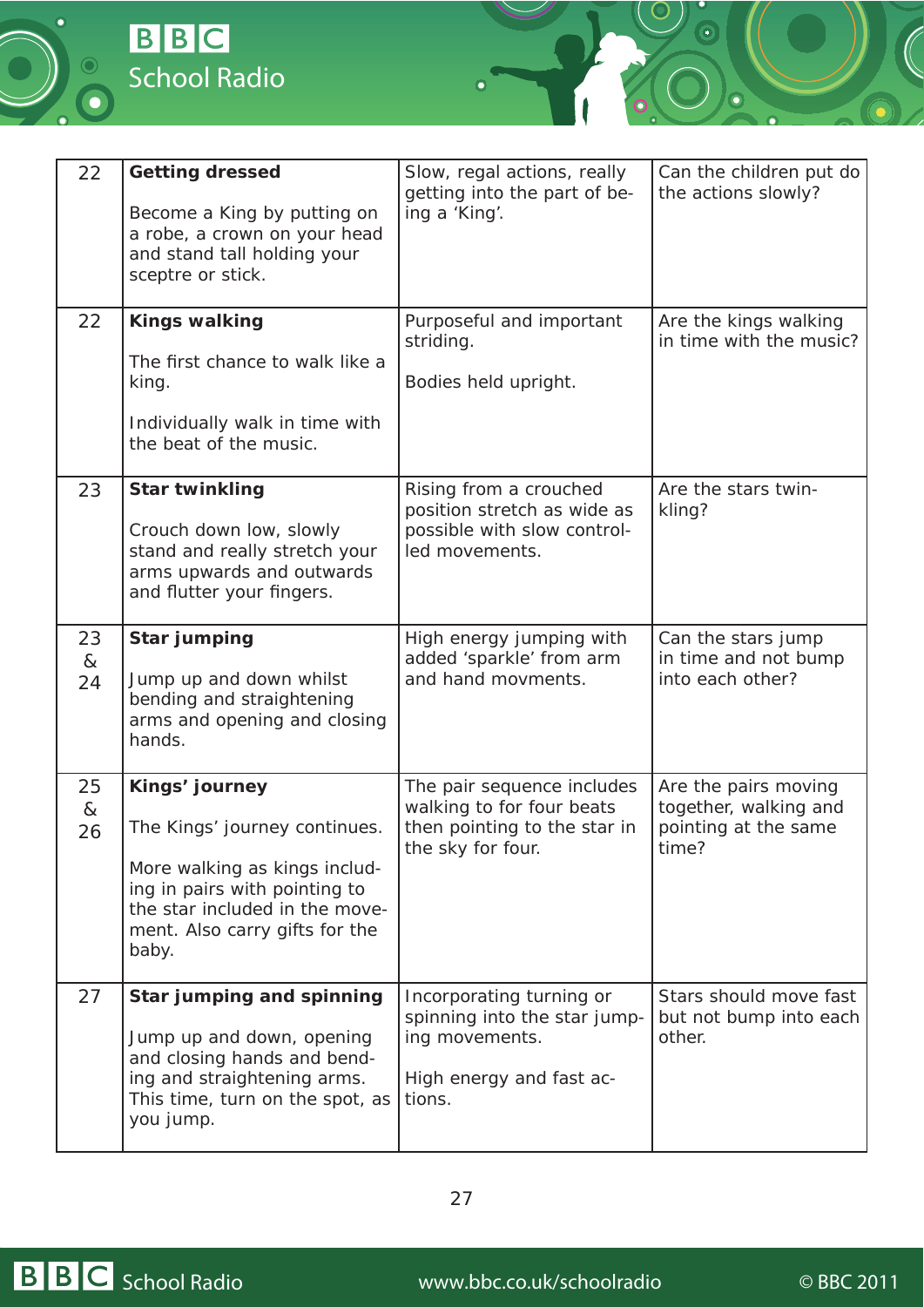

| 28 | <b>Group twinkling and King</b><br>walking<br>Dividing the group into two<br>with half being stars sparkling<br>and half kings stepping and<br>pointing.<br>Take it in turns to move then<br>freeze.                                                                        | Each group must be ready<br>to move or freeze and pay<br>close attention to the mu-<br>sic.<br>Stars should jump up high<br>bending and stretching<br>arms and kings.<br>Kings should be able to<br>walk and point in time with<br>the music and around the<br>stars. | Are the stars twinkling<br>in the middle of the<br>group?<br>Are the Kings walking<br>and pointing around<br>the sides and in time<br>with the music?<br>Do both groups freeze<br>at the appropriate<br>point? |
|----|-----------------------------------------------------------------------------------------------------------------------------------------------------------------------------------------------------------------------------------------------------------------------------|-----------------------------------------------------------------------------------------------------------------------------------------------------------------------------------------------------------------------------------------------------------------------|----------------------------------------------------------------------------------------------------------------------------------------------------------------------------------------------------------------|
| 29 | <b>Final procession</b><br>In groups of three or four, one<br>becomes the star and the oth-<br>ers the Kings.<br>Stand in a line with stars at<br>the front walking and bending<br>and straightening arms. Kings<br>follow behind carrying gifts<br>and following the star. | Each group must work to-<br>gether. The star must lead<br>the way creating the path-<br>ways.<br>The Kings should follow<br>behind, everyone moving in<br>time with the music.                                                                                        | Are the groups travel-<br>ling together in time<br>with the music?                                                                                                                                             |
| 30 | Cool down<br>Lie down in a space and look<br>at the stars.                                                                                                                                                                                                                  | Relax bodies and stretch<br>arms, wiggle fingers and<br>toes.                                                                                                                                                                                                         | Next time the Kings<br>reach their final desti-<br>nation!                                                                                                                                                     |

 $\widehat{\bullet}$ 

BBC School Radio www.bbc.co.uk/schoolradio © BBC 2011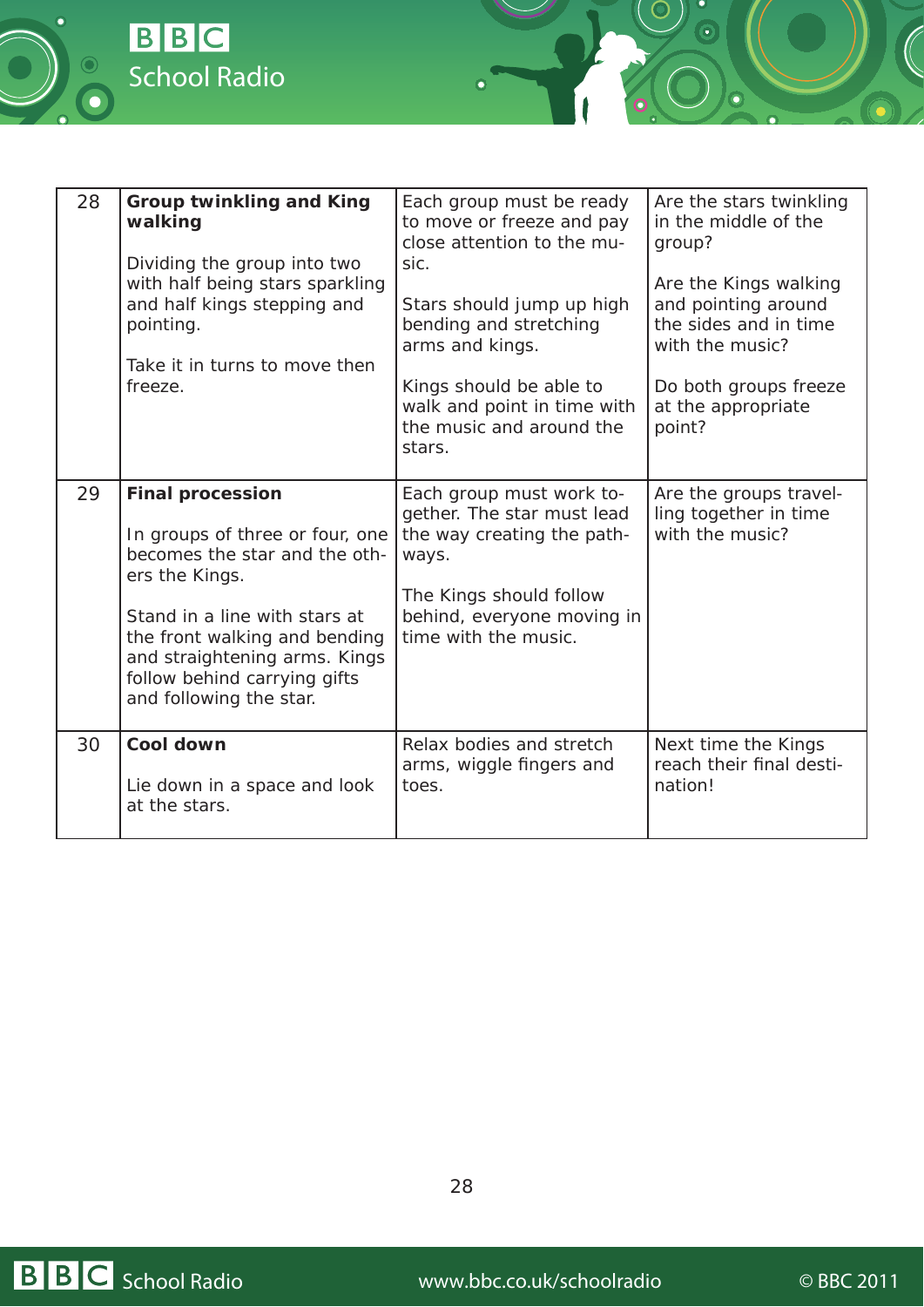#### **10: Gifts for a King**

The final part of The Three Kings unit. The Kings are almost at the end of their journey following the star. They're joined by grumpy camels and have windy struggles but the star shines more brightly! The three Kings present their gifts at the end and then celebrate with skipping and star jumping.

#### **Lesson summary:**

School Radio

BBC

**Warm up:** Skipping then jumping around the space with Christmas tree and bauble 'freezes'.

**Star stretching:** Stand up slowly, then stretch out arms and flutter fingers.

**Star jumping:** Jump up and down, back and forwards whilst bending and straightening arms.

**Camel walking:** Walk as a grumpy camel.

**King and camel walking**: In pairs one camel and king walk together.

**Windy struggle:** Walk with lots of effort into the wind.

**Group star sparkle:** In groups back to back, rise up, stretch and sparkle.

**Kings presenting presents**: In groups take turns to step, give gift, bow and straighten.

**Celebrations:** Alternate skipping and star jumping.

**Cool down**: Time to lie back and stretch!

#### **Movement focus:**

- **Body:** Tension and relaxation.
- **Action:** Walking actions.
- **Dynamics:** Levels (high, medium and low) and changing speeds.
- **Space**: Varying pathways.
- **Relationships:** Pair-work and groups co-operating together.

#### **Programme 10 structure: Gifts for a King**

| CD3 | <b>Content</b>                                                                                                             | <b>Guidance</b>                                                                                                                                                                                                       | <b>Evaluation</b>                                                      |
|-----|----------------------------------------------------------------------------------------------------------------------------|-----------------------------------------------------------------------------------------------------------------------------------------------------------------------------------------------------------------------|------------------------------------------------------------------------|
| 31  | Warm up<br>Skip around then freeze in a<br>Christmas tree shape.<br>Jump around and freeze in a<br>Christmas bauble shape. | Energetic skipping and jump-<br>ing on individual pathways.<br>Listening out for the 'freezing'<br>point and stretching out wide<br>to make a Christmas tree<br>shape, then wide and round<br>to make a bauble shape. | Is everyone ready for<br>the final part of the<br>Three Kings journey? |

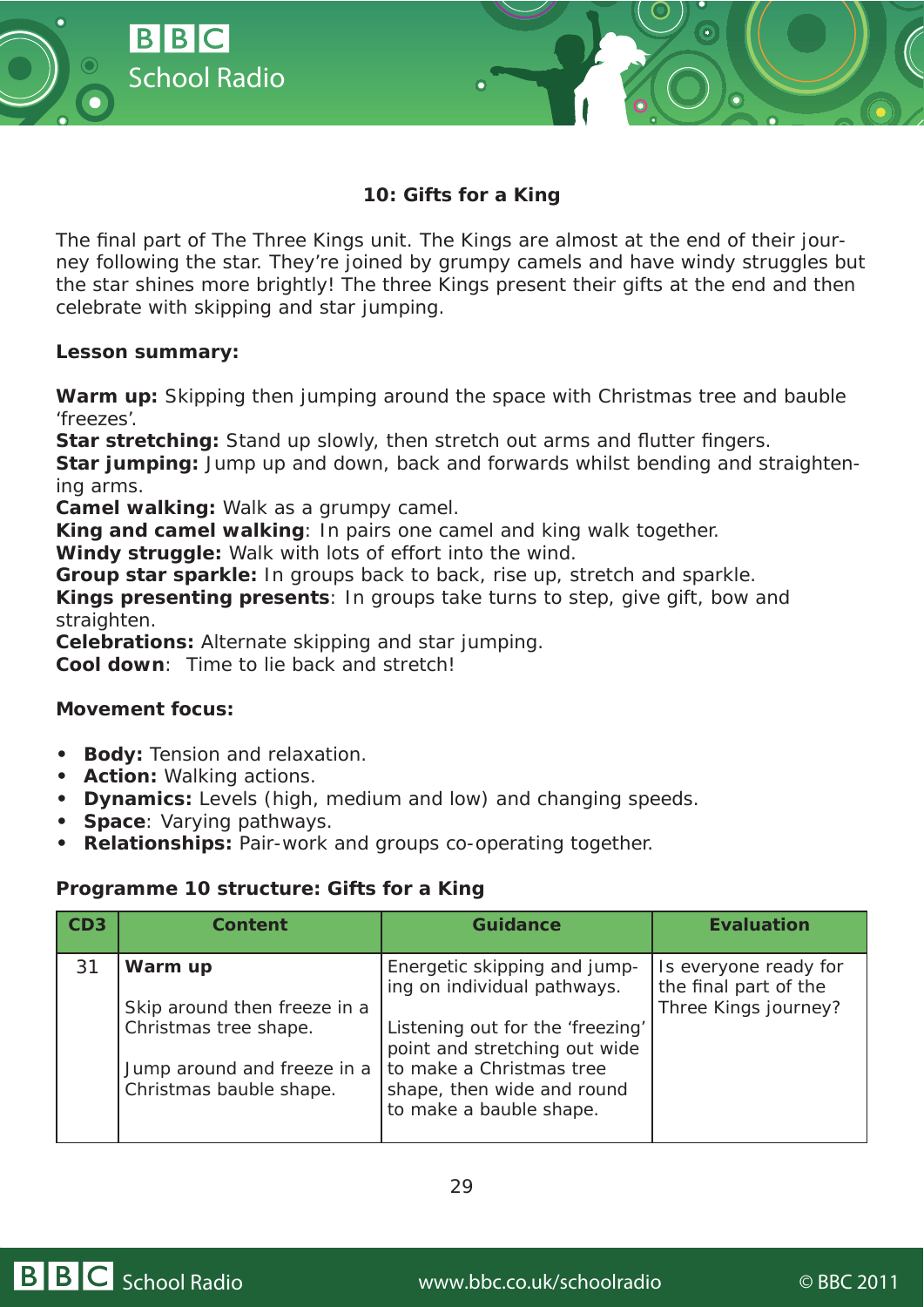



School Radio

BBC